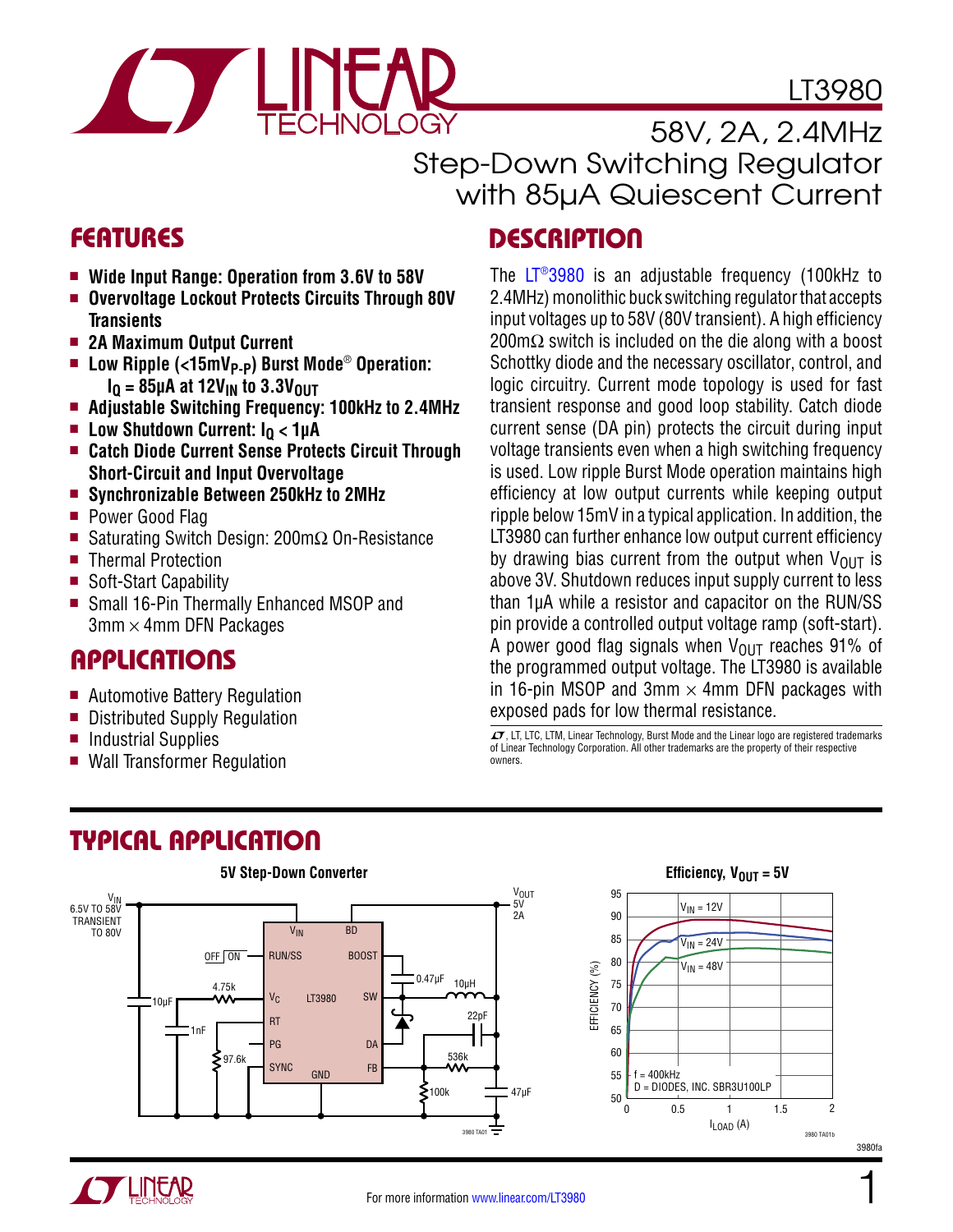# **ABSOLUTE MAXIMUM RATINGS (Note 1)**

| Operating Junction Temperature Range (Note 2) |  |
|-----------------------------------------------|--|
|                                               |  |
|                                               |  |
|                                               |  |
|                                               |  |
| Lead Temperature (Soldering, 10 sec)          |  |
|                                               |  |

# pIN CONFIGURATION



# order information

| <b>LEAD FREE FINISH</b> | <b>TAPE AND REEL</b> | <b>PART MARKING*</b> | <b>PACKAGE DESCRIPTION</b>             | TEMPERATURE RANGE |
|-------------------------|----------------------|----------------------|----------------------------------------|-------------------|
| LT3980EDE#PBF           | LT3980EDE#TRPBF      | 3980                 | 14-Lead (3mm $\times$ 4mm) Plastic DFN | 1−40°C to 125°C   |
| LT3980IDE#PBF           | IT3980IDF#TRPBF      | 3980                 | 14-Lead (3mm $\times$ 4mm) Plastic DFN | l –40°C to 125°C. |
| LT3980EMSE#PBF          | IT3980FMSF#TRPBF     | 3980                 | 16-Lead Plastic MSOP                   | 1−40°C to 125°C   |
| LT3980IMSE#PBF          | LT3980IMSE#TRPBF     | 3980                 | 16-Lead Plastic MSOP                   | 1−40°C to 125°C   |
| LT3980HMSE#PBF          | LT3980HMSE#TRPBF     | 3980                 | 16-Lead Plastic MSOP                   | ' –40°C to 150°C  |

Consult LTC Marketing for parts specified with wider operating temperature ranges. \*The temperature grade is identified by a label on the shipping container. Consult LTC Marketing for information on non-standard lead based finish parts.

For more information on lead free part marking, go to: http://www.linear.com/leadfree/ For more information on tape and reel specifications, go to: http://www.linear.com/tapeandreel/

### Electrical Characteristics

**The** ● **denotes the specifications which apply over the full operating temper**ature range, otherwise specifications are at  $T_A = 25^{\circ}$ C. V<sub>IN</sub> = 10V, V<sub>BUN/SS</sub> = 10V, V<sub>BOOST</sub> = 15V, V<sub>BD</sub> = 3.3V unless otherwise noted. (Note 2)

| $\sim$                                 | л. | <br>טטועוטוו<br>                                                                            | . |          |                   |                  |                |
|----------------------------------------|----|---------------------------------------------------------------------------------------------|---|----------|-------------------|------------------|----------------|
| <b>PARAMETER</b>                       |    | <b>CONDITIONS</b>                                                                           |   | MIN      | TYP               | <b>MAX</b>       | <b>UNITS</b>   |
| Minimum Input Voltage                  |    |                                                                                             |   |          |                   | 3.6              | $\mathsf{V}$   |
| V <sub>IN</sub> Overvoltage Lockout    |    |                                                                                             |   | 58       | 61.5              | 64               | $\mathcal{U}$  |
| Quiescent Current from V <sub>IN</sub> |    | $V_{\text{RUN/SS}} = 0.2V$<br>$V_{BD} = 3V$ , Not Switching<br>$V_{BD} = 0$ , Not Switching |   | 20<br>70 | 0.01<br>35<br>120 | 0.5<br>60<br>160 | μA<br>μA<br>μA |
|                                        |    |                                                                                             |   |          |                   |                  | 3980fa         |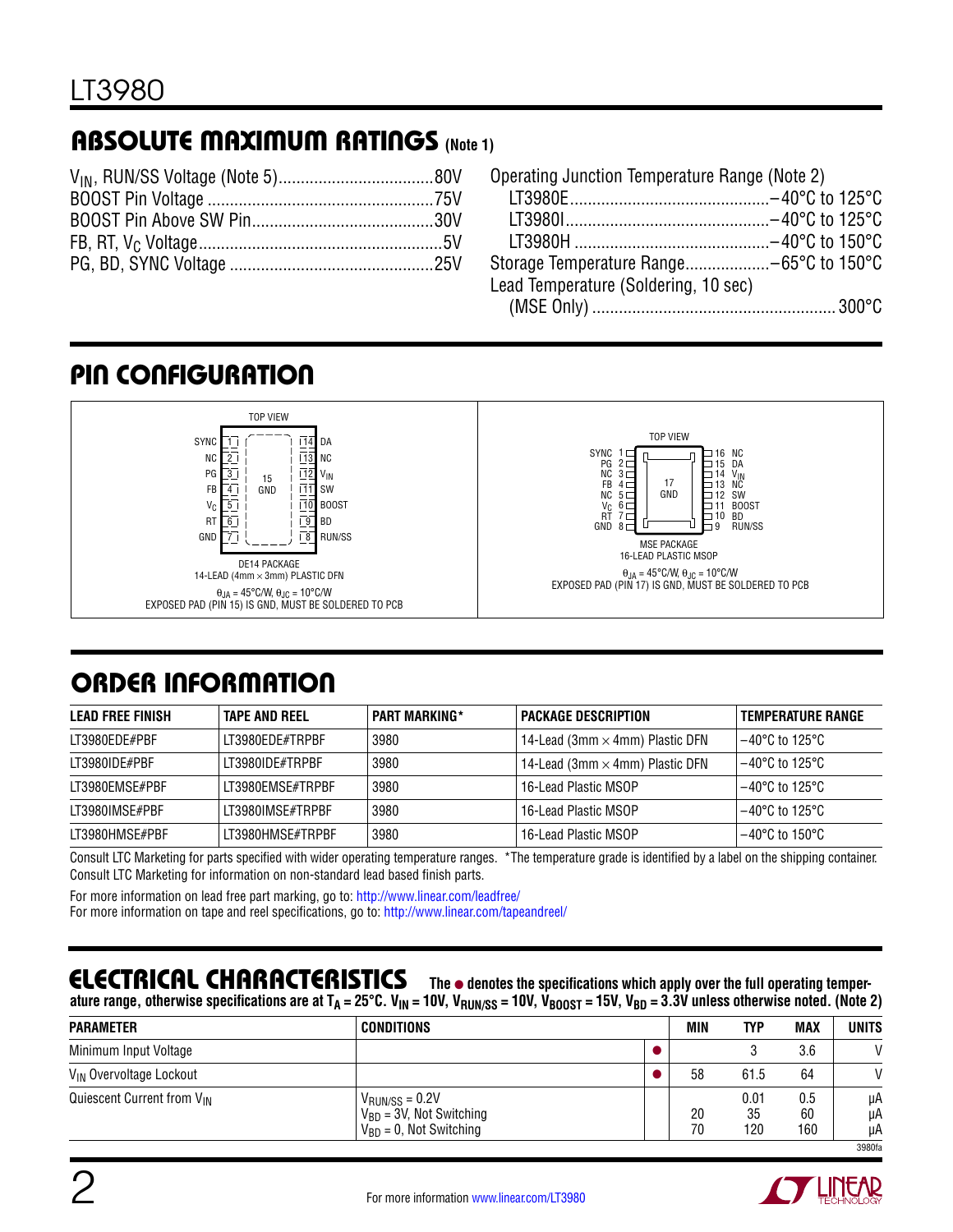### **ELECTRICAL CHARACTERISTICS** The  $\bullet$  denotes the specifications which apply over the full operating

temperature range, otherwise specifications are at  $T_A = 25^{\circ}$ C. V<sub>IN</sub> = 10V, V<sub>BUN/SS</sub> = 10V, V<sub>BOOST</sub> = 15V, V<sub>BD</sub> = 3.3V unless otherwise **noted. (Note 2)**

| <b>PARAMETER</b>                          | <b>CONDITIONS</b>                                                                           |           | <b>MIN</b>          | <b>TYP</b>          | <b>MAX</b>          | <b>UNITS</b>      |
|-------------------------------------------|---------------------------------------------------------------------------------------------|-----------|---------------------|---------------------|---------------------|-------------------|
| Quiescent Current from BD                 | $V_{\text{RUN/SS}} = 0.2V$<br>$V_{BD} = 3V$ , Not Switching<br>$V_{BD} = 0$ , Not Switching |           | 55                  | 0.01<br>82<br>1     | 0.5<br>115<br>5     | μA<br>μA<br>μA    |
| Feedback Voltage                          |                                                                                             |           | 782<br>770          | 790<br>790          | 798<br>805          | mV<br>mV          |
| FB Pin Bias Current (Note 3)              | $V_{FB} = 0.8 V$ , $V_C = 1.2 V$                                                            |           |                     | 10                  | 40                  | nA                |
| FB Voltage Line Regulation                | $4V < V_{IN} < 56V$                                                                         |           |                     | 0.002               | 0.01                | $\%N$             |
| Error Amp g <sub>m</sub>                  |                                                                                             |           |                     | 500                 |                     | umho              |
| Error Amp Gain                            |                                                                                             |           |                     | 1800                |                     |                   |
| V <sub>C</sub> Source Current             |                                                                                             |           |                     | 60                  |                     | μA                |
| V <sub>C</sub> Sink Current               |                                                                                             |           |                     | 60                  |                     | μA                |
| V <sub>C</sub> Pin to Switch Current Gain |                                                                                             |           |                     | 3.87                |                     | AVV               |
| V <sub>C</sub> Clamp Voltage              |                                                                                             |           |                     | $\overline{2}$      |                     | $\mathsf{V}$      |
| Switching Frequency                       | $R_T = 8.66k$<br>$R_T = 29.4k$<br>$R_T = 187k$                                              |           | 1.95<br>0.86<br>195 | 2.25<br>1.07<br>225 | 2.55<br>1.27<br>255 | MHz<br>MHz<br>kHz |
| Minimum Switch Off-Time                   |                                                                                             | $\bullet$ |                     | 140                 | 230                 | nS                |
| <b>Switch Current Limit</b>               | Duty Cycle = $5%$                                                                           |           | 3.3                 | 4                   | 4.9                 | A                 |
| Switch V <sub>CESAT</sub>                 | $ISW = 2A$                                                                                  |           |                     | 540                 |                     | mV                |
| DA Pin Current to Pause OSC               |                                                                                             |           | 1.9                 | 2.4                 | 3                   | $\overline{A}$    |
| Boost Schottky Reverse Leakage            | $V_{BD} = 0V$                                                                               |           |                     | 0.02                | $\overline{2}$      | μA                |
| Minimum Boost Voltage (Note 4)            |                                                                                             |           |                     | 1.7                 | 2.2                 | $\mathsf{V}$      |
| <b>BOOST Pin Current</b>                  | $ISW = 2A$                                                                                  |           |                     | 40                  | 55                  | mA                |
| RUN/SS Pin Current                        | $V_{RUN/SS} = 2.5V$                                                                         |           |                     | 6                   | 10                  | μA                |
| RUN/SS Input Voltage High                 |                                                                                             |           |                     |                     | 2.5                 | $\vee$            |
| RUN/SS Input Voltage Low                  |                                                                                             |           | 0.4                 |                     |                     | $\mathsf{V}$      |
| PG Threshold Offset from Feedback Voltage | V <sub>FB</sub> Rising                                                                      |           | 50                  | 65                  | 80                  | mV                |
| PG Hysteresis                             |                                                                                             |           |                     | 14                  |                     | mV                |
| PG Leakage                                | $V_{PG} = 5V$                                                                               |           |                     | 0.1                 | 1                   | μA                |
| <b>PG Sink Current</b>                    | $V_{PG} = 0.4V$                                                                             | $\bullet$ | 200                 | 700                 |                     | μA                |
| <b>SYNC Threshold</b>                     |                                                                                             |           | 0.575               | 0.675               | 0.775               | $\vee$            |
| SYNC Pin Bias Current                     | $V_{SYNC} = 0V$                                                                             |           |                     | 0.1                 |                     | μA                |

**Note 1:** Stresses beyond those listed under Absolute Maximum Ratings may cause permanent damage to the device. Exposure to any Absolute Maximum Rating condition for extended periods may affect device reliability and lifetime.

**Note 2:** The LT3980E is guaranteed to meet performance specifications from 0°C to 125°C. Specifications over the –40°C to 125°C operating temperature range are assured by design, characterization and correlation with statistical process controls. The LT3980I specifications are guaranteed over the –40°C to 125°C temperature range. The LT3980H

specifications are guaranteed over the –40°C to 150°C operating temperature range. High junction temperatures degrade operating lifetimes. Operating lifetime is derated at junction temperatures greater than 125°C.

**Note 3:** Bias current flows out of the FB pin.

**Note 4:** This is the minimum voltage across the boost capacitor needed to guarantee full saturation of the switch.

**Note 5:** Absolute Maximum at V<sub>IN</sub> and RUN/SS pins is 80V for nonrepetitive 1 minute transients, and 60V for continuous operation.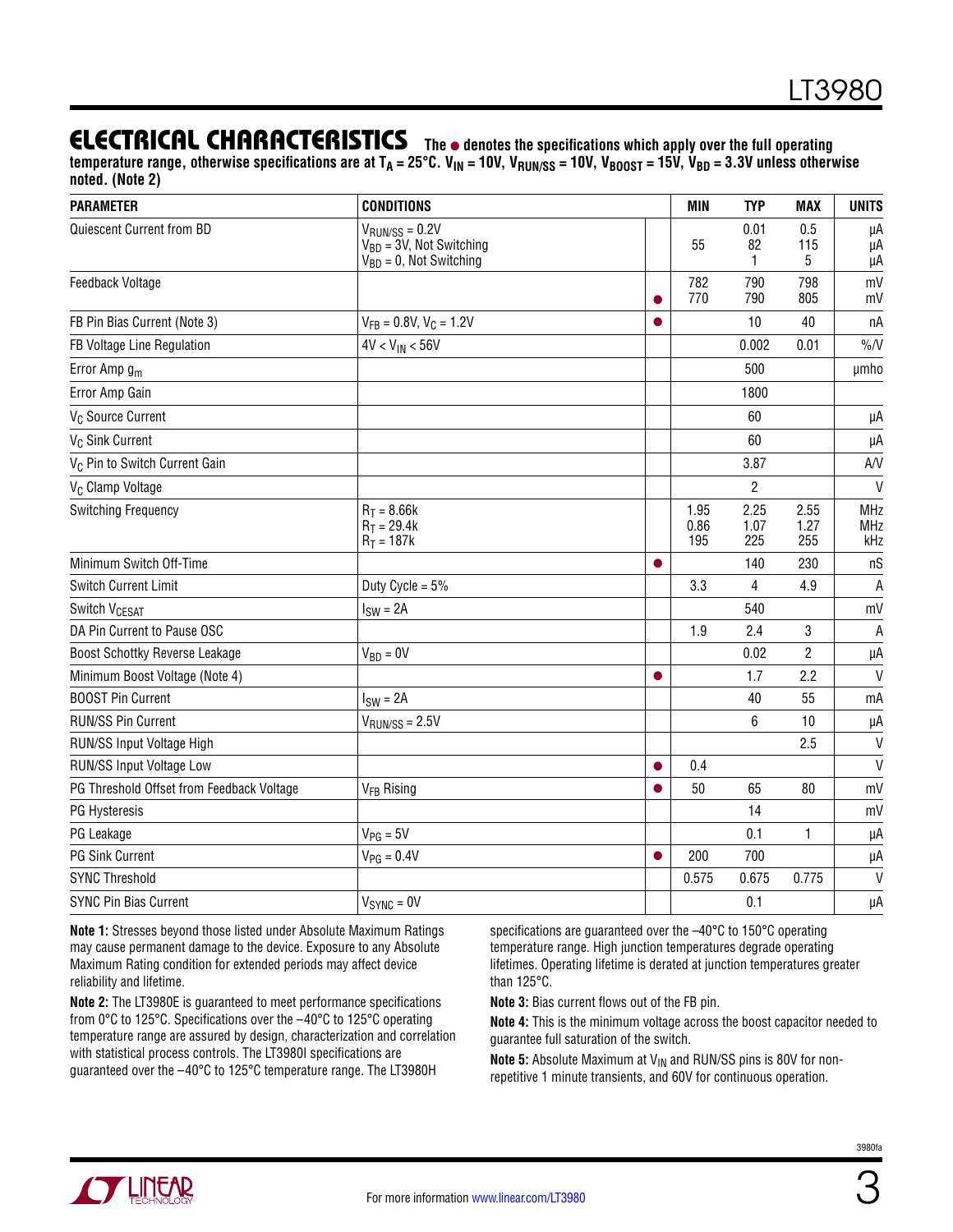### **TYPICAL PERFORMANCE CHARACTERISTICS** T<sub>A</sub> = 25°C unless otherwise noted.





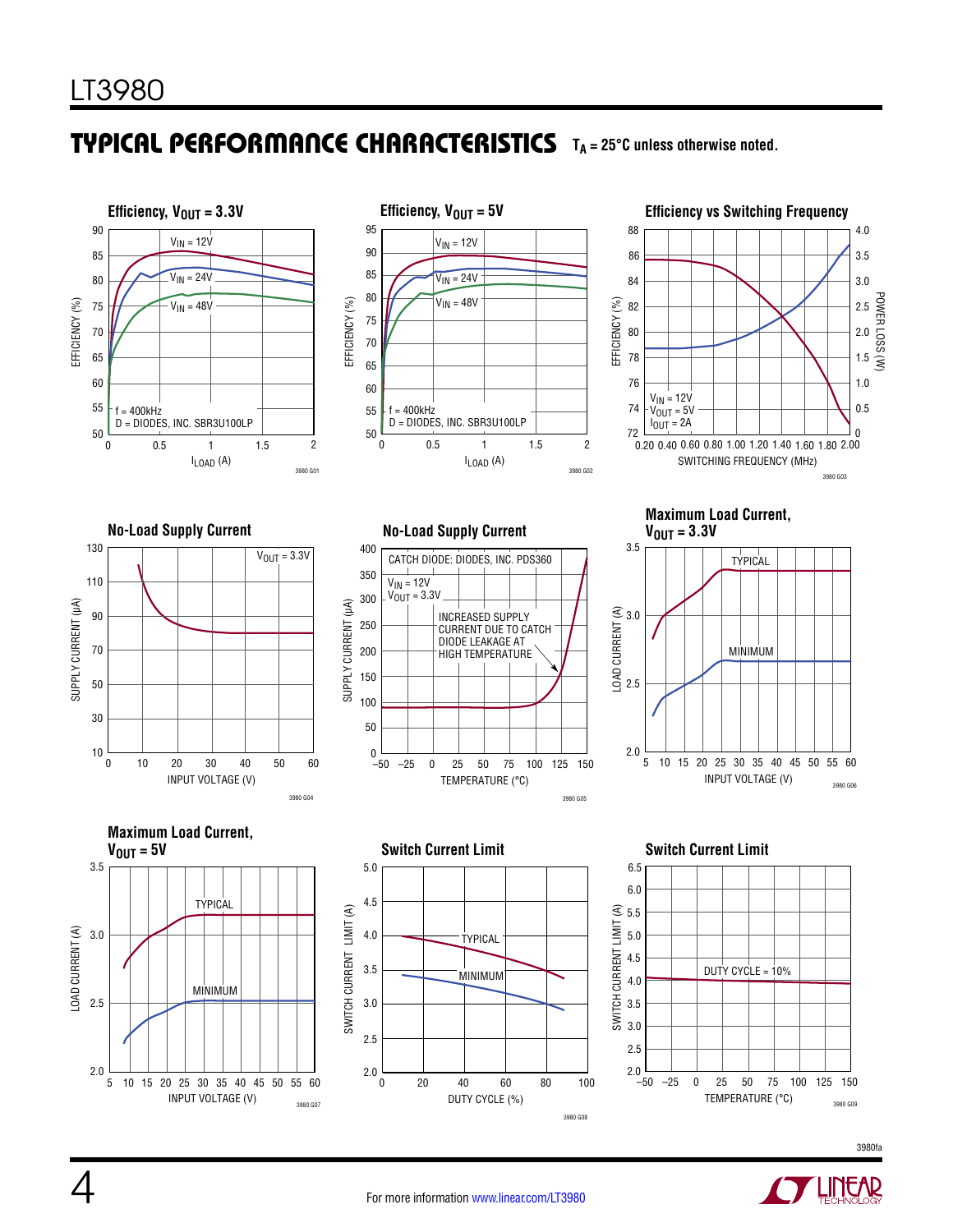### TYPICAL PERFORMANCE CHARACTERISTICS TA = 25°C unless otherwise noted.



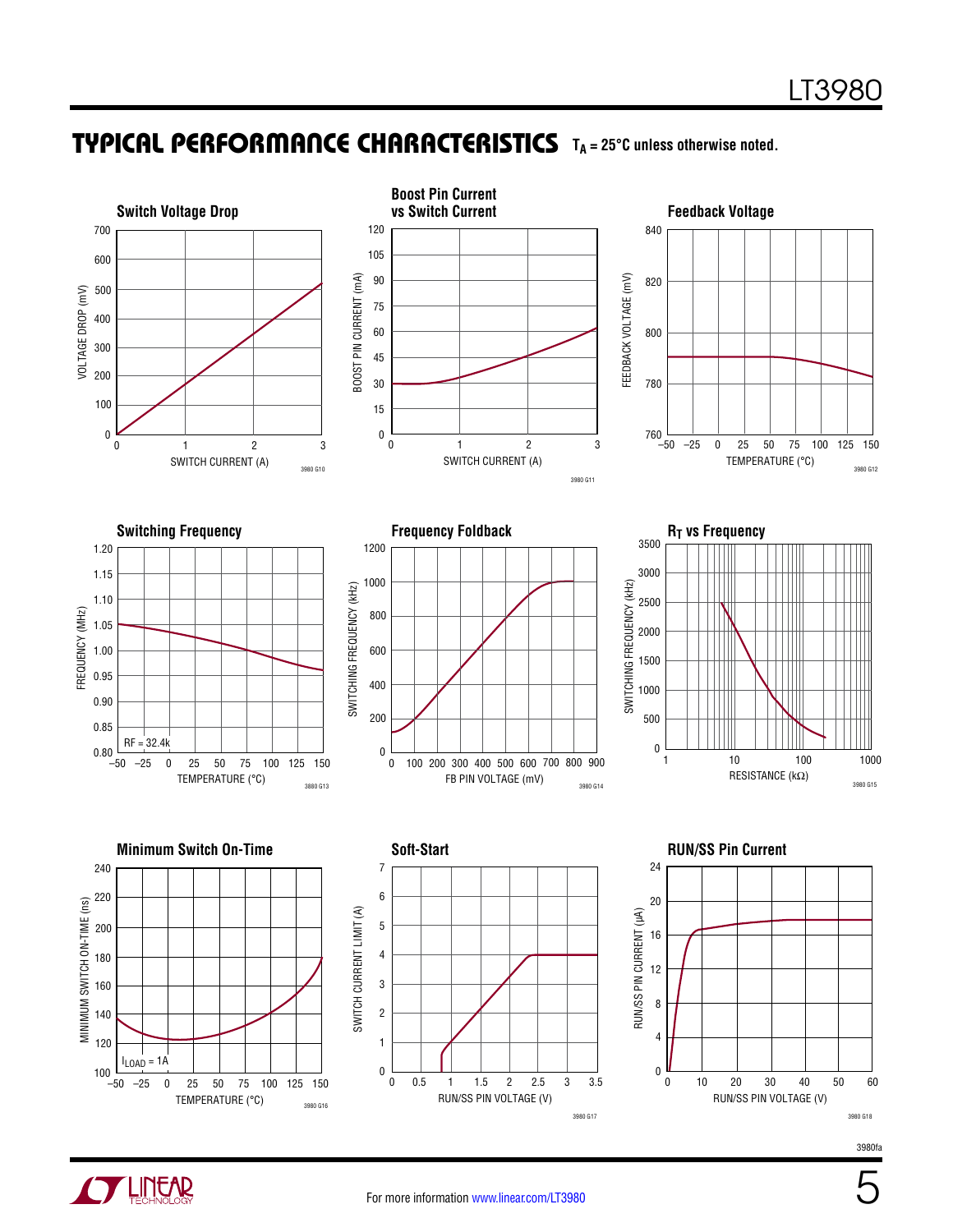## TYPICAL PERFORMANCE CHARACTERISTICS TA = 25°C, unless otherwise noted.





**Minimum Input Voltage,**   $V_{\text{OUT}} = 3.3V$ 6  $f = 400kHz$ TO START 5 INPUT VOLTAGE (V) INPUT VOLTAGE (V) 4 ШT TO RUN 3 2 1 10 100 1000 2000 ILOAD (mA) 3980 G21





**V<sub>C</sub>** Voltages **Power Good Threshold** 



#### **Switching Waveforms: Burst Mode Operation**



#### **Switching Waveforms: Transition from Burst Mode Operation to Full Frequency**



#### **Switching Waveforms: Full Frequency Continuous Operation**





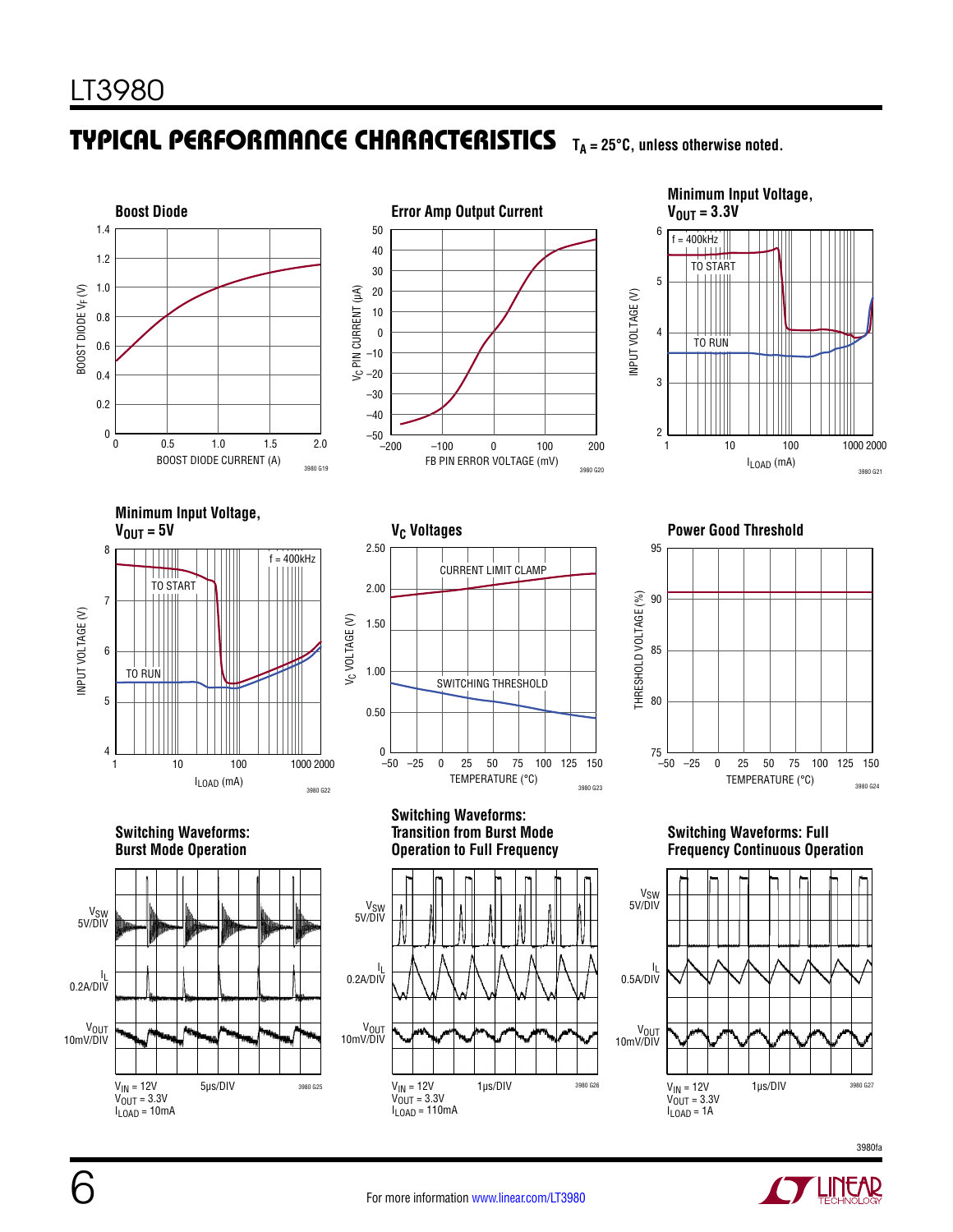7

3980fa

### PIN FUNCTIONS (DFN, MSOP)

**SYNC (Pin 1/Pin 1):** This is the external clock synchronization input. Ground this pin for low ripple Burst Mode operation at low output loads. Tie to a voltage above 0.8V to select pulse-skipping mode. Tie to a clock source for synchronization. Clock edges should have rise and fall times faster than 1µs. Tie pin to GND if not used. See the Synchronization section in Applications Information.

**NC (Pins 2, 13/Pins 3, 5, 13, 16):** No Connect. These pins are not connected to internal circuitry.

**PG (Pin 3/Pin 2):** The PG pin is the open collector output of an internal comparator. PG remains low until the FB pin is within 9% of the final regulation voltage. PG output is valid when  $V_{IN}$  is above 3.6V and RUN/SS is high.

**FB (Pin 4/Pin 4):** The LT3980 regulates the FB pin to 0.790V. Connect the feedback resistor divider tap to this pin.

**V<sub>C</sub>** (Pin 5/Pin 6): The V<sub>C</sub> pin is the output of the internal error amplifier. The voltage on this pin controls the peak switch current. Tie an RC network from this pin to ground to compensate the control loop.

**RT (Pin 6/Pin 7):** Oscillator Resistor Input. Connecting a resistor to ground from this pin sets the switching frequency.

**GND (Pin 7, 15/Pin 8, 17):** Ground. The exposed pads

must be soldered to the PCB.

**RUN/SS (Pin 8/Pin 9):** The RUN/SS pin is used to put the LT3980 in shutdown mode. Tie to ground to shut down the LT3980. Tie to 2.5V or more for normal operation. If the shutdown feature is not used, tie this pin to the  $V_{IN}$ pin. RUN/SS also provides a soft-start function; see the Applications Information section.

**BD (Pin 9/Pin 10):** This pin connects to the anode of the boost Schottky diode. BD also supplies current to the internal regulator.

**BOOST (Pin 10/Pin 11):** This pin is used to provide a drive voltage, higher than the input voltage, to the internal bipolar NPN power switch.

**SW (Pin 11/Pin 12):** The SW pin is the output of the internal power switch. Connect this pin to the inductor, catch diode and boost capacitor.

**V<sub>IN</sub>** (Pin 12/Pin 14): The V<sub>IN</sub> pin supplies current to the LT3980's internal regulator and to the internal power switch. This pin must be locally bypassed.

**DA (Pin 14/Pin 15):** This pin measures catch diode current and pauses the oscillator during overcurrent conditions.



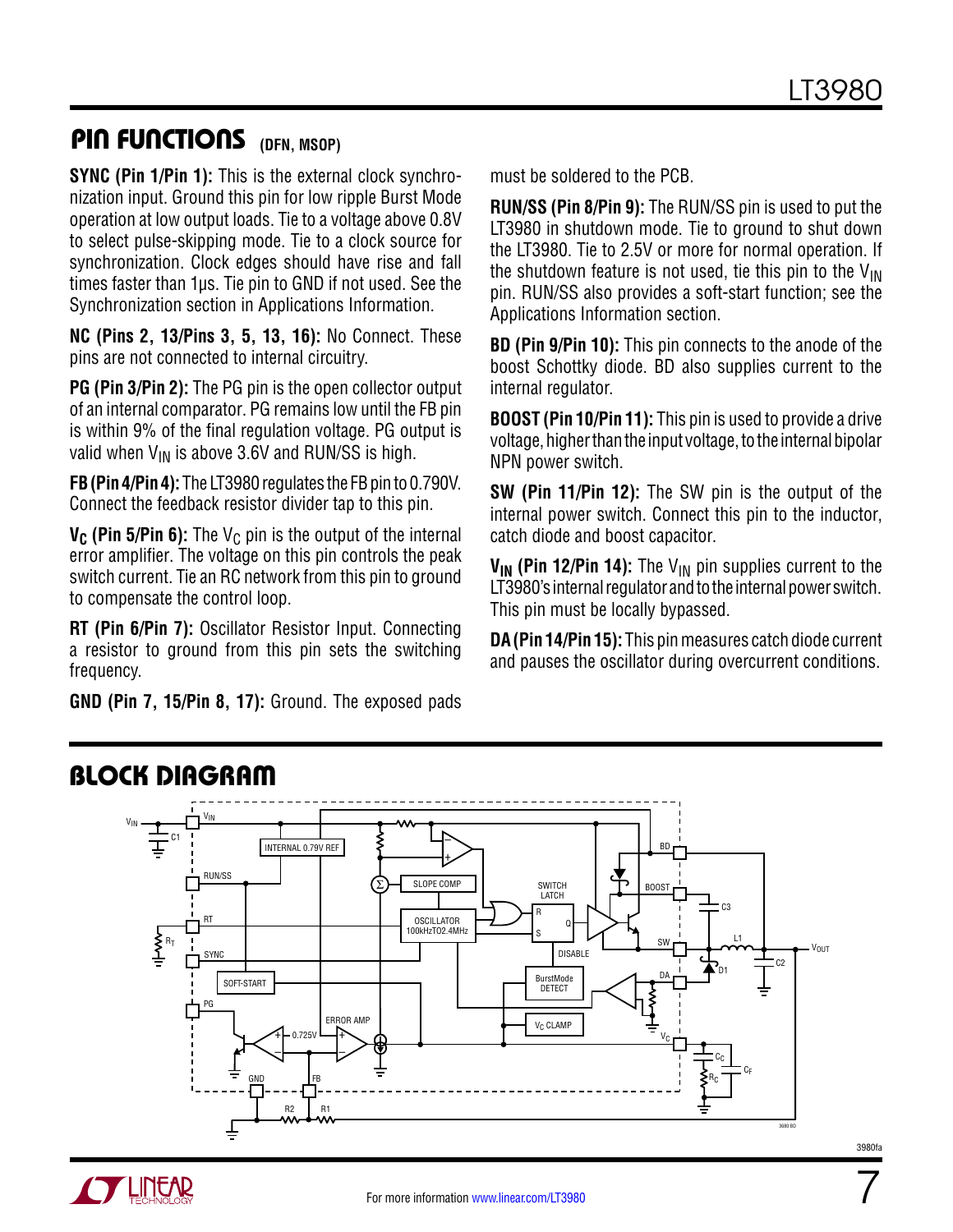# **OPERATION**

The LT3980 is a constant frequency, current mode stepdown regulator. An oscillator, with frequency set by RT, enables an RS flip-flop, turning on the internal power switch. An amplifier and comparator monitor the current flowing between the  $V_{IN}$  and SW pins, turning the switch off when this current reaches a level determined by the voltage at  $V_C$ . An error amplifier measures the output voltage through an external resistor divider tied to the FB pin and servos the  $V_C$  pin. If the error amplifier's output increases, more current is delivered to the output; if it decreases, less current is delivered. An active clamp on the  $V_C$  pin provides current limit. The  $V_C$  pin is also clamped to the voltage on the RUN/SS pin; soft-start is implemented by generating a voltage ramp at the RUN/SS pin using an external resistor and capacitor.

An internal regulator provides power to the control circuitry. The bias regulator normally draws power from the  $V_{IN}$  pin, but if the BD pin is connected to an external voltage higher than 3V bias power will be drawn from the external source (typically the regulated output voltage). This improves efficiency. The RUN/SS pin is used to place the LT3980 in shutdown, disconnecting the output and reducing the input current to less than 0.5µA.

The switch driver operates from either the input or from the BOOST pin. An external capacitor and diode are used to generate a voltage at the BOOST pin that is higher than the input supply. This allows the driver to fully saturate the internal bipolar NPN power switch for efficient operation.

To further optimize efficiency, the LT3980 automatically switches to Burst Mode operation in light load situations. Between bursts, all circuitry associated with controlling the output switch is shut down, reducing the input supply current to 75µA in a typical application.

The oscillator reduces the LT3980's operating frequency when the voltage at the FB pin is low. This frequency foldback helps to control the output current during startup and overload. In addition, the LT3980 monitors the catch diode current flowing through the DA pin and pauses the oscillator during overcurrent conditions to keep inductor current at safe levels.

The LT3980 contains a power good comparator which trips when the FB pin is at 91% of its regulated value. The PG output is an open-collector transistor that is off when the output is in regulation, allowing an external resistor to pull the PG pin high. Power good is valid when the LT3980 is enabled and  $V_{IN}$  is above 3.6V.

The LT3980 has an overvoltage protection feature which disables switching action when the  $V_{IN}$  goes above 61.5V typical (58V minimum). When switching is disabled, the LT3980 can safely sustain input voltages up to 62V.

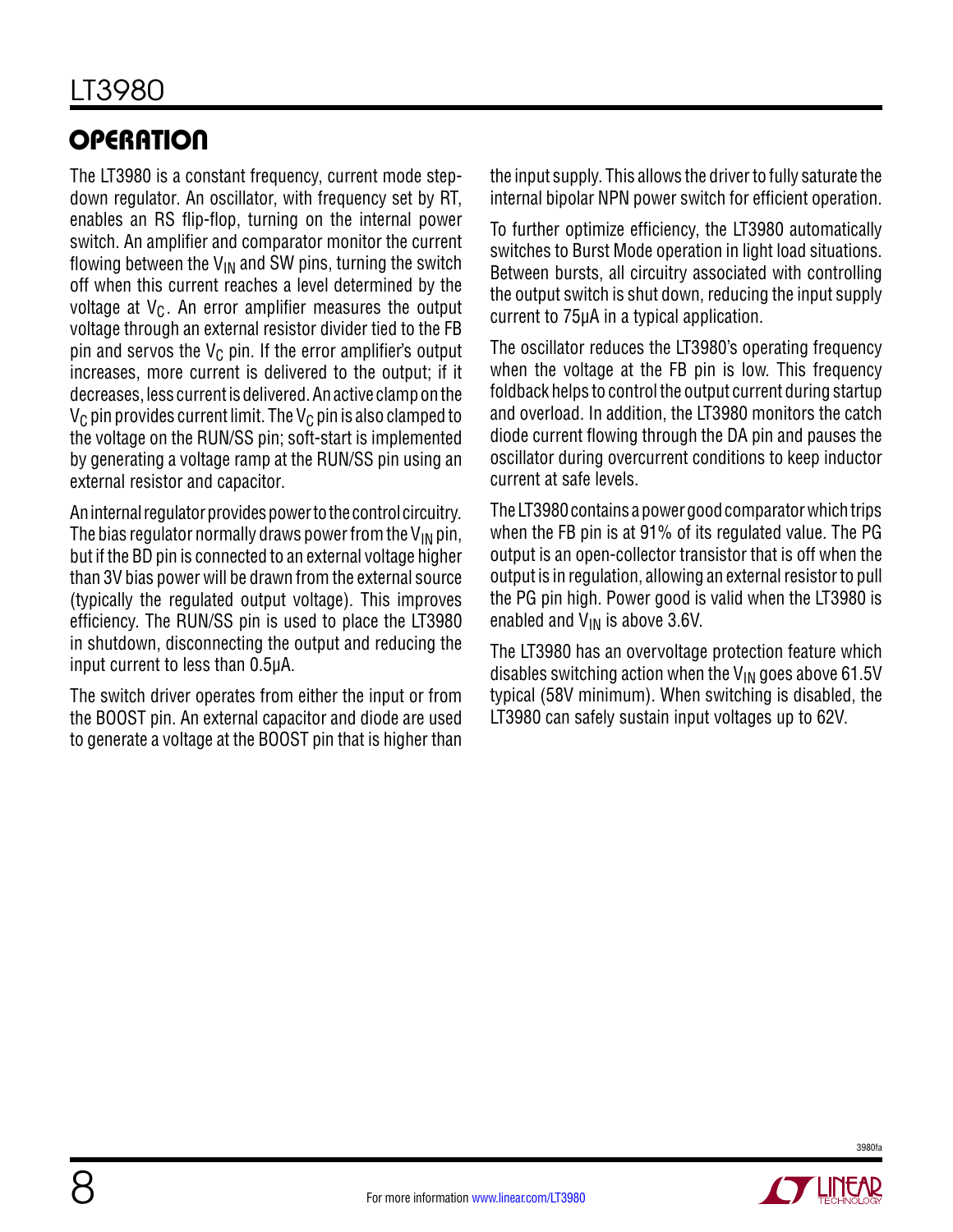#### **FB Resistor Network**

The output voltage is programmed with a resistor divider between the output and the FB pin. Choose the 1% resistors according to:

$$
R1 = R2 \left( \frac{V_{OUT}}{0.79V} - 1 \right)
$$

Reference designators refer to the Block Diagram.

### **Setting the Switching Frequency**

The LT3980 uses a constant frequency PWM architecture that can be programmed to switch from 100kHz to 2.4MHz by using a resistor tied from the RT pin to ground. A table showing the necessary RT value for a desired switching frequency is in Figure 1.

| <b>SWITCHING FREQUENCY (MHz)</b> | $R_T$ VALUE (k $\Omega$ ) |
|----------------------------------|---------------------------|
| 0.1                              | 432                       |
| 0.2                              | 215                       |
| 0.3                              | 137                       |
| 0.4                              | 97.6                      |
| 0.5                              | 76.8                      |
| 0.6                              | 60.4                      |
| 0.7                              | 51.1                      |
| 0.8                              | 43.2                      |
| 0.9                              | 35.7                      |
| 1.0                              | 32.4                      |
| 1.2                              | 24.9                      |
| 1.4                              | 20                        |
| 1.6                              | 16.2                      |
| 1.8                              | 14                        |
| 2.0                              | 11                        |

**Figure 1. Switching Frequency vs R<sub>T</sub> Value** 

### **Operating Frequency Trade-Offs**

Selection of the operating frequency is a trade-off between efficiency, component size, minimum dropout voltage, and maximum input voltage. The advantage of high frequency operation is that smaller inductor and capacitor values may be used. The disadvantages are lower efficiency, lower maximum input voltage, and higher dropout voltage. The highest acceptable switching frequency ( $f_{SW(MAX)}$ ) for a given application can be calculated as follows:

$$
f_{SW(MAX)} = \frac{V_D + V_{OUT}}{t_{ON(MIN)}(V_D + V_{IN} - V_{SW})}
$$

where  $V_{IN}$  is the typical input voltage,  $V_{OUT}$  is the output voltage,  $V_D$  is the catch diode drop (~0.5V) and  $V_{SW}$  is the internal switch drop (~0.5V at max load). This equation shows that slower switching frequency is necessary to safely accommodate high  $V_{\text{IN}}/V_{\text{OUT}}$  ratio. Also, as shown in the next section, lower frequency allows a lower dropout voltage. The reason input voltage range depends on the switching frequency is because the LT3980 switch has finite minimum on and off times. The switch can turn on for a minimum of ~200ns and turn off for a minimum of  $\sim$ 200ns. This means that the minimum and maximum duty cycles are:

 $DC_{MIN} = f_{SW}t_{ON(MIN)}$  $DC_{MAX} = 1 - f_{SW}t_{OFF(MIN)}$ 

where  $f_{SW}$  is the switching frequency, the  $t_{ON(MIN)}$  is the minimum switch on time (~200ns), and the  $t_{\text{OFF(MIN)}}$  is the minimum switch off time (~200ns). These equations show that duty cycle range increases when switching frequency is decreased.

A good choice of switching frequency should allow adequate input voltage range (see next section) and keep the inductor and capacitor values small.

### **Input Voltage Range**

The maximum input voltage for LT3980 applications depends on switching frequency, Absolute Maximum Ratings of the  $V_{IN}$  and BOOST pins, and the operating mode.

The LT3980 can operate from input voltages of up to 58V, and withstand voltages up to 80V. Note that while  $V_{IN}$  is above 61V typical (58V minimum and 64V maximum) the part will keep the switch off and the output will not be in regulation.

The switching frequency should be chosen according to the following equation:

$$
V_{IN(MAX)} = \frac{V_{OUT} + V_D}{f_{SW}t_{ON(MIN)}} - V_D + V_{SW}
$$

where  $V_{IN(MAX)}$  is the maximum typical operating input voltage,  $V_{\text{OUT}}$  is the output voltage,  $V_{\text{D}}$  is the catch diode



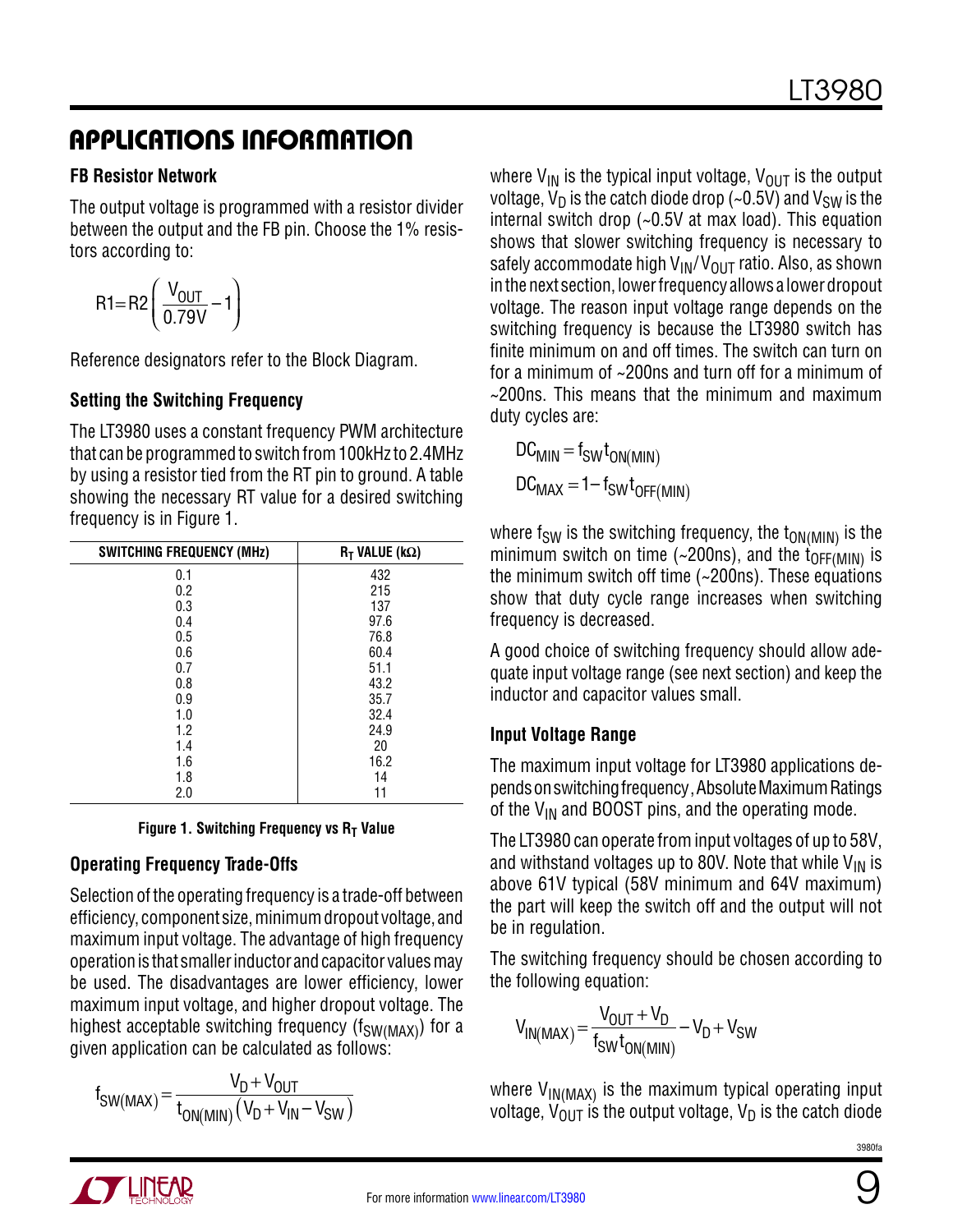drop (~0.5V),  $V_{SW}$  is the internal switch drop (~0.5V at max load),  $f_{SW}$  is the switching frequency (set by  $R_T$ ), and  $t_{ON(MIN)}$  is the minimum switch on time (~200ns). Note that a higher switching frequency will depress the maximum operating input voltage. Conversely, a lower switching frequency will be necessary to achieve safe operation at high input voltages.

Input voltages up to 58V are acceptable regardless of the switching frequency. In this mode, the LT3980 may enter pulse-skipping operation where some switching pulses are skipped to maintain safe inductor current.

The minimum input voltage is determined by either the LT3980's minimum operating voltage of ~3.6V or by its maximum duty cycle (see equation in previous section). The minimum input voltage due to duty cycle is:

$$
V_{IN(MIN)} = \frac{V_{OUT} + V_D}{1 - f_{SW}t_{OFF(MIN)}} - V_D + V_{SW}
$$

where  $V_{\text{IN(MIN)}}$  is the minimum input voltage, and  $t_{\text{OFF(MIN)}}$ is the minimum switch off time (200ns). Note that higher switching frequency will increase the minimum input voltage. If a lower dropout voltage is desired, a lower switching frequency should be used.

### **Inductor Selection**

For a given input and output voltage, the inductor value and switching frequency will determine the ripple current. The ripple current  $\Delta I_L$  increases with higher V<sub>IN</sub> or V<sub>OUT</sub> and decreases with higher inductance and faster switching frequency. A reasonable starting point for selecting the ripple current is:

$$
\Delta I_L = 0.4(I_{OUT(MAX)})
$$

where  $I_{\text{OUT}(MAX)}$  is the maximum output load current. To guarantee sufficient output current, peak inductor current must be lower than the LT3980's switch current limit (I<sub>LIM</sub>). The peak inductor current is:

IL(PEAK) = IOUT(MAX) + **Δ**IL/2

where  $I_{L(PEAK)}$  is the peak inductor current,  $I_{OUT(MAX)}$  is the maximum output load current, and Δl<sub>L</sub> is the inductor ripple current. The LT3980's switch current limit  $(I_{LIM})$  is 4A at low duty cycles and decreases linearly to 3A at DC  $= 0.8$ . The maximum output current is a function of the inductor ripple current:

IOUT(MAX) = ILIM – **Δ**IL/2

Be sure to pick an inductor ripple current that provides sufficient maximum output current  $(I_{\text{OUT}(MAX)})$ .

The largest inductor ripple current occurs at the highest  $V_{IN}$ . To guarantee that the ripple current stays below the specified maximum, the inductor value should be chosen according to the following equation:

$$
L = \left(\frac{V_{OUT} + V_D}{f_{SW}\Delta I_L}\right)\left(1 - \frac{V_{OUT} + V_D}{V_{IN(MAX)}}\right)
$$

where  $V_D$  is the voltage drop of the catch diode (~0.4V),  $V_{IN(MAX)}$  is the maximum input voltage,  $V_{OUT}$  is the output voltage,  $f_{SW}$  is the switching frequency (set by RT), and L is in the inductor value.

The inductor's RMS and saturation current rating must be greater than the maximum load current. For robust operation in fault conditions (start-up or short circuit) and high input voltage (>40V), the saturation current should be above 3.5A. To keep the efficiency high, the series resistance (DCR) should be less than 0.1 $\Omega$ , and the core material should be intended for high frequency applications. Table 1 lists several vendors and suitable types.

| <b>VENDOR</b> | URL                   | <b>PART SERIES</b>         | <b>TYPE</b>                         |
|---------------|-----------------------|----------------------------|-------------------------------------|
| Murata        | www.murata.com        | LQH55D                     | Open                                |
| <b>TDK</b>    | www.component.tdk.com | SLF10145                   | Shielded                            |
| Toko          | www.toko.com          | D75C<br>D75F               | Shielded<br>Open                    |
| Sumida        | www.sumida.com        | CDRH74<br>CR75<br>CDRH8D43 | Shielded<br><b>Open</b><br>Shielded |
| <b>NEC</b>    | www.nec-tokin.com     | MPLC073<br><b>MPBI0755</b> | Shielded<br>Shielded                |
| Vishay        | www.vishay.com        | <b>IHLP2525CE01</b>        | Shielded                            |

#### **Table 1. Inductor Vendors**

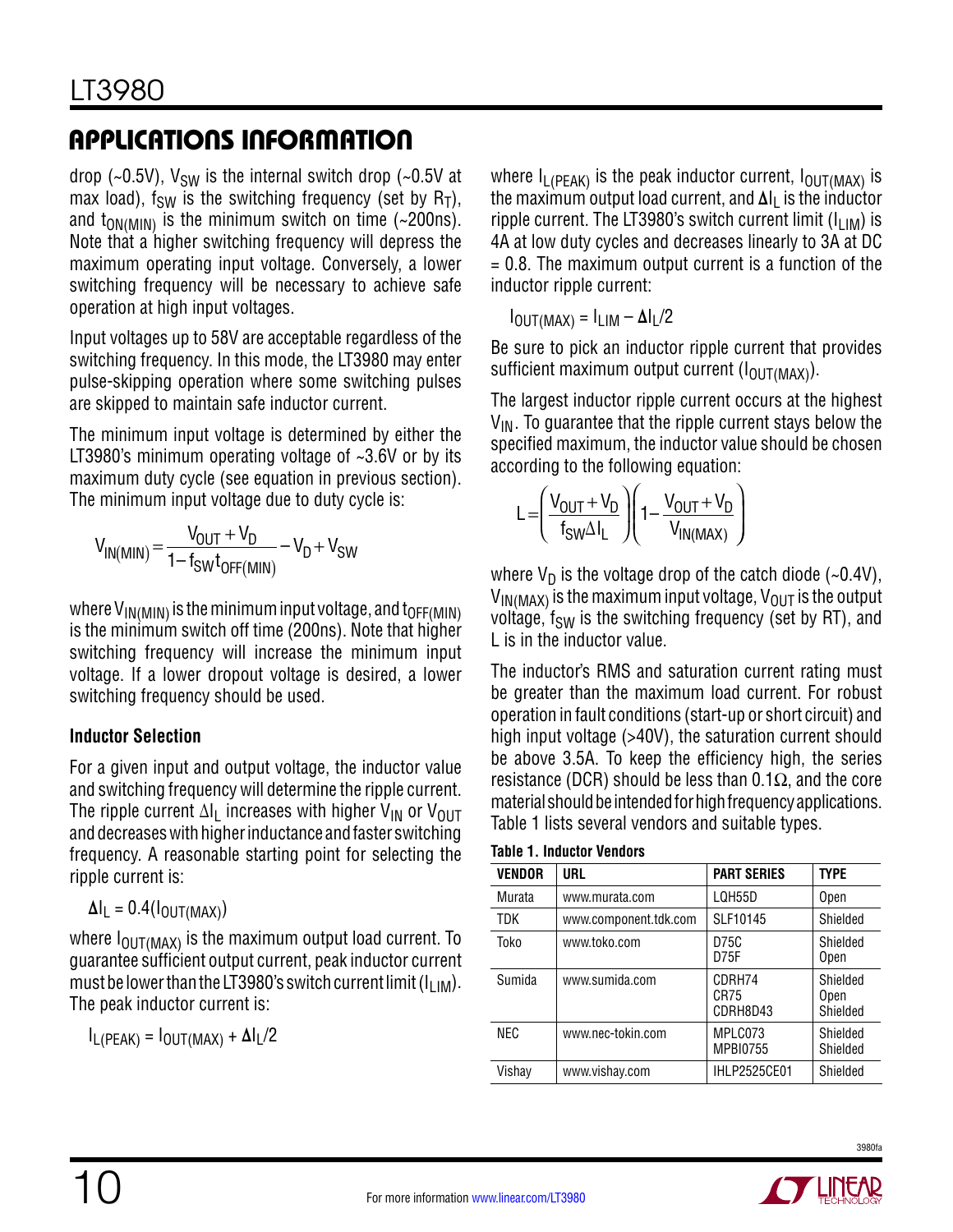Of course, such a simple design guide will not always result in the optimum inductor for your application. A larger value inductor provides a slightly higher maximum load current and will reduce the output voltage ripple. If your load is lower than 2A, then you can decrease the value of the inductor and operate with higher ripple current. This allows you to use a physically smaller inductor, or one with a lower DCR resulting in higher efficiency. There are several graphs in the Typical Performance Characteristics section of this data sheet that show the maximum load current as a function of input voltage and inductor value for several popular output voltages. Low inductance may result in discontinuous mode operation, which is okay but further reduces maximum load current. For details of maximum output current and discontinuous mode operation, see Linear Technology Application Note 44. Finally, for duty cycles greater than 50% ( $V_{\text{OUT}}/V_{\text{IN}} > 0.5$ ), there is a minimum inductance required to avoid subharmonic oscillations. See AN19.

#### **Input Capacitor**

Bypass the input of the LT3980 circuit with a ceramic capacitor of X7R or X5R type. Y5V types have poor performance over temperature and applied voltage, and should not be used. A 10µF to 22µF ceramic capacitor is adequate to bypass the LT3980 and will easily handle the ripple current. Note that larger input capacitance is required when a lower switching frequency is used. If the input power source has high impedance, or there is significant inductance due to long wires or cables, additional bulk capacitance may be necessary. This can be provided with a lower performance electrolytic capacitor.

Step-down regulators draw current from the input supply in pulses with very fast rise and fall times. The input capacitor is required to reduce the resulting voltage ripple at the LT3980 and to force this very high frequency switching current into a tight local loop, minimizing EMI. A 10µF capacitor is capable of this task, but only if it is placed close to the LT3980 and the catch diode (see the PCB Layout section). A second precaution regarding the ceramic input capacitor concerns the maximum input voltage rating of the LT3980. A ceramic input capacitor combined with trace or cable inductance forms a high quality (under damped) tank circuit. If the LT3980 circuit is plugged into a live supply, the input voltage can ring to twice its nominal value, possibly exceeding the LT3980's voltage rating. This situation is easily avoided (see the Hot Plugging Safety section).

For space sensitive applications, a 4.7µF ceramic capacitor can be used for local bypassing of the LT3980 input. However, the lower input capacitance will result in increased input current ripple and input voltage ripple, and may couple noise into other circuitry. Also, the increased voltage ripple will raise the minimum operating voltage of the LT3980 to ~3.7V.

#### **Output Capacitor and Output Ripple**

The output capacitor has two essential functions. Along with the inductor, it filters the square wave generated by the LT3980 to produce the DC output. In this role it determines the output ripple, and low impedance at the switching frequency is important. The second function is to store energy in order to satisfy transient loads and stabilize the LT3980's control loop. Ceramic capacitors have very low equivalent series resistance (ESR) and provide the best ripple performance. A good starting value is:

$$
C_{OUT} = \frac{100}{V_{OUT}f_{SW}}
$$

where f<sub>SW</sub> is in MHz, and  $C_{OUT}$  is the recommended output capacitance in µF. Use X5R or X7R types. This choice will provide low output ripple and good transient response. Transient performance can be improved with a higher value capacitor if the compensation network is also adjusted to maintain the loop bandwidth. A lower value of output capacitor can be used to save space and cost but transient performance will suffer. See the Frequency Compensation section to choose an appropriate compensation network.

When choosing a capacitor, look carefully through the data sheet to find out what the actual capacitance is under operating conditions (applied voltage and temperature). A physically larger capacitor, or one with a higher voltage rating, may be required. High performance tantalum or electrolytic capacitors can be used for the output capacitor. Low ESR is important, so choose one that is intended for

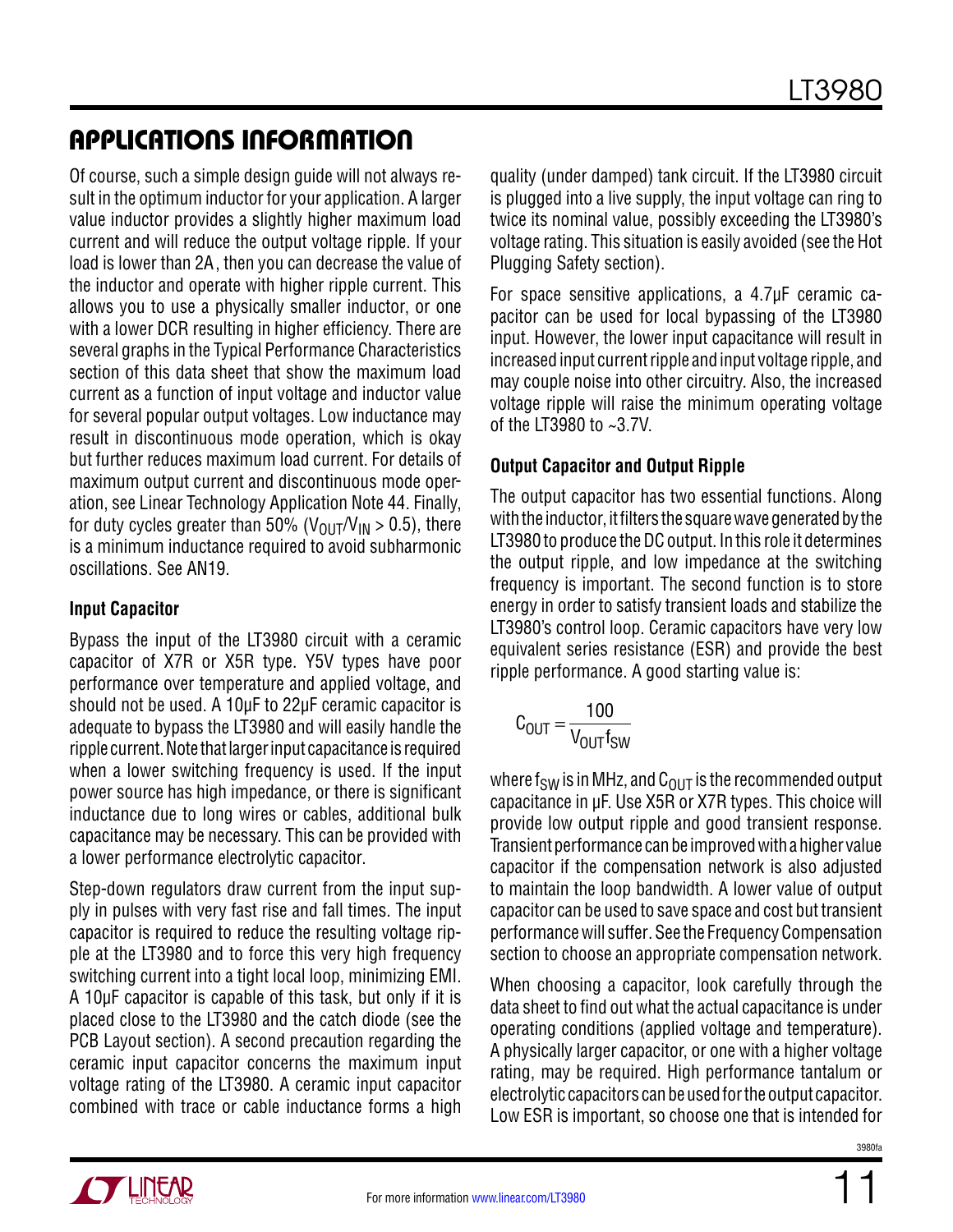use in switching regulators. The ESR should be specified by the supplier, and should be  $0.05\Omega$  or less. Such a capacitor will be larger than a ceramic capacitor and will have a larger capacitance, because the capacitor must be large to achieve low ESR. Table 2 lists several capacitor vendors.

| <b>VENDOR</b> | URL                 | <b>PART SERIES</b>            | <b>COMMANDS</b>   |
|---------------|---------------------|-------------------------------|-------------------|
| Panasonic     | www.panasonic.com   | Ceramic, Polymer,<br>Tantalum | <b>EEF Series</b> |
| Kemet         | www.kemet.com       | Ceramic, Tantalum             | T494, T495        |
| Sanyo         | www.sanyovideo.com  | Ceramic, Polymer,<br>Tantalum | POSCAP            |
| Murata        | www.murata.com      | Ceramic                       | SOT-23            |
| <b>AVX</b>    | www.avxcorp.com     | Ceramic, Tantalum             | SOT-23            |
| Taiyo Yuden   | www.taiyo-yuden.com | Ceramic                       | <b>TPS Series</b> |

#### **Table 2. Capacitor Vendors**

### **Catch Diode**

The catch diode conducts current only during switch off time. Average forward current in normal operation can be calculated from:

$$
I_{D(AVG)} = I_{OUT} (V_{IN} - V_{OUT})/V_{IN}
$$

where  $I_{\text{OUT}}$  is the output load current. The only reason to consider a diode with a larger current rating than necessary for nominal operation is for the worst-case condition of shorted output. The diode current will then increase to the typical peak switch current. Peak reverse voltage is equal to the regulator input voltage. Use a Schottky diode with a reverse voltage rating greater than the input voltage. The overvoltage protection feature in the LT3980 will keep the switch off when  $V_{IN} > 64V$  which allows the use of 64V rated Schottky even when  $V_{IN}$  ranges up to 80V.

### **Ceramic Capacitors**

Ceramic capacitors are small, robust and have very low ESR. However, ceramic capacitors can cause problems when used with the LT3980 due to their piezoelectric nature. When in Burst Mode operation, the LT3980's switching frequency depends on the load current, and at very light loads the LT3980 can excite the ceramic capacitor at audio frequencies, generating audible noise. Since the LT3980 operates at a lower current limit during Burst Mode operation, the noise is nearly silent to a casual ear. If this is unacceptable, use a high performance tantalum or electrolytic capacitor at the output.

#### **Frequency Compensation**

The LT3980 uses current mode control to regulate the output. This simplifies loop compensation. In particular, the LT3980 does not require the ESR of the output capacitor for stability, so you are free to use ceramic capacitors to achieve low output ripple and small circuit size. Frequency compensation is provided by the components tied to the  $V_C$  pin, as shown in Figure 2. Generally a capacitor  $(C_C)$  and a resistor  $(R_C)$  in series to ground are used. In addition, there may be lower value capacitor in parallel. This capacitor  $(C_F)$  is not part of the loop compensation but is used to filter noise at the switching frequency, and is required only if a phase-lead capacitor is used or if the output capacitor has high ESR.



**Figure 2. Model for Loop Response**

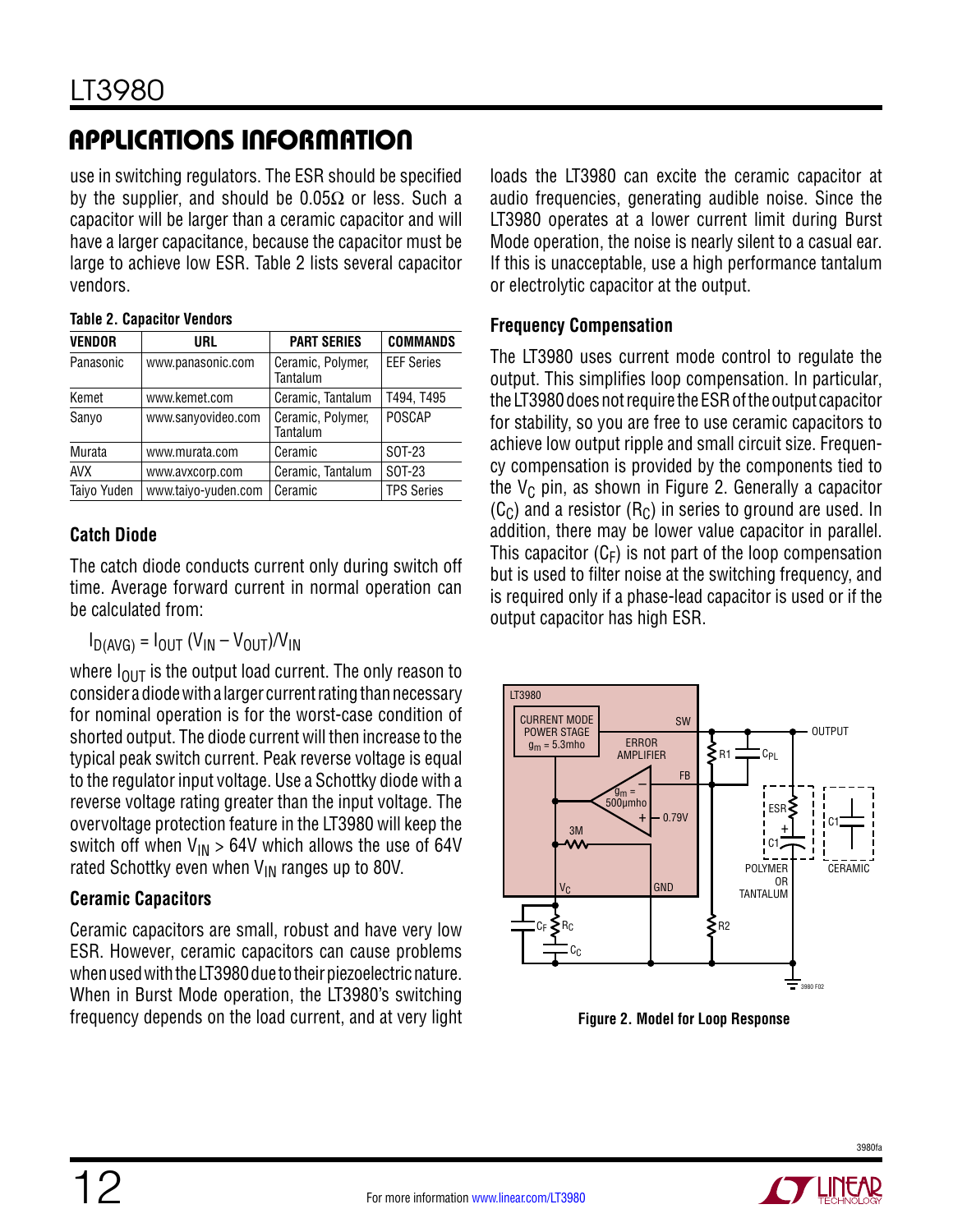Loop compensation determines the stability and transient performance. Designing the compensation network is a bit complicated and the best values depend on the application and in particular the type of output capacitor. A practical approach is to start with one of the circuits in this data sheet that is similar to your application and tune the compensation network to optimize the performance. Stability should then be checked across all operating conditions, including load current, input voltage and temperature. The LT1375 data sheet contains a more thorough discussion of loop compensation and describes how to test the stability using a transient load. Figure 2 shows an equivalent circuit for the LT3980 control loop. The error amplifier is a transconductance amplifier with finite output impedance. The power section, consisting of the modulator, power switch and inductor, is modeled as a transconductance amplifier generating an output current proportional to the voltage at the  $V_C$  pin. Note that the output capacitor integrates this current, and that the capacitor on the  $V_C$  pin  $(C<sub>C</sub>)$  integrates the error amplifier output current, resulting in two poles in the loop. In most cases a zero is required and comes from either the output capacitor ESR or from a resistor  $R<sub>C</sub>$  in series with  $C<sub>C</sub>$ . This simple model works well as long as the value of the inductor is not too high and the loop crossover frequency is much lower than the switching frequency. A phase lead capacitor  $(C_{PI})$  across the feedback divider may improve the transient response. Figure 3 shows the transient response when the load current is stepped from 0.5A to 1.5A and back to 0.5A.

#### **Low Ripple Burst Mode Operation and Pulse-Skipping Mode**

The LT3980 is capable of operating in either low ripple Burst Mode operation or pulse-skipping mode which are selected using the SYNC pin. See the Synchronization section for details.

To enhance efficiency at light loads, the LT3980 can be operated in low ripple Burst Mode operation which keeps the output capacitor charged to the proper voltage while minimizing the input quiescent current. During Burst Mode operation, the LT3980 delivers single cycle bursts of current to the output capacitor followed by sleep periods where the output power is delivered to the load by the output capacitor. Because the LT3980 delivers power to the output with single, low current pulses, the output ripple is kept below 15mV for a typical application. In addition,  $V_{IN}$  and BD quiescent currents are reduced to typically 35µA and 82µA respectively during the sleep time. As the load current decreases towards a no-load condition, the percentage of time that the LT3980 operates in sleep mode increases and the average input current is greatly reduced resulting in high efficiency even at very low loads. See Figure 4. At higher output loads (above 140mA for the front page application) the LT3980 will be running at the frequency programmed by the  $R<sub>T</sub>$  resistor, and will be operating in standard PWM mode. The transition between PWM and low ripple Burst Mode operation is seamless, and will not disturb the output voltage.







**Figure 4. Burst Mode Operation**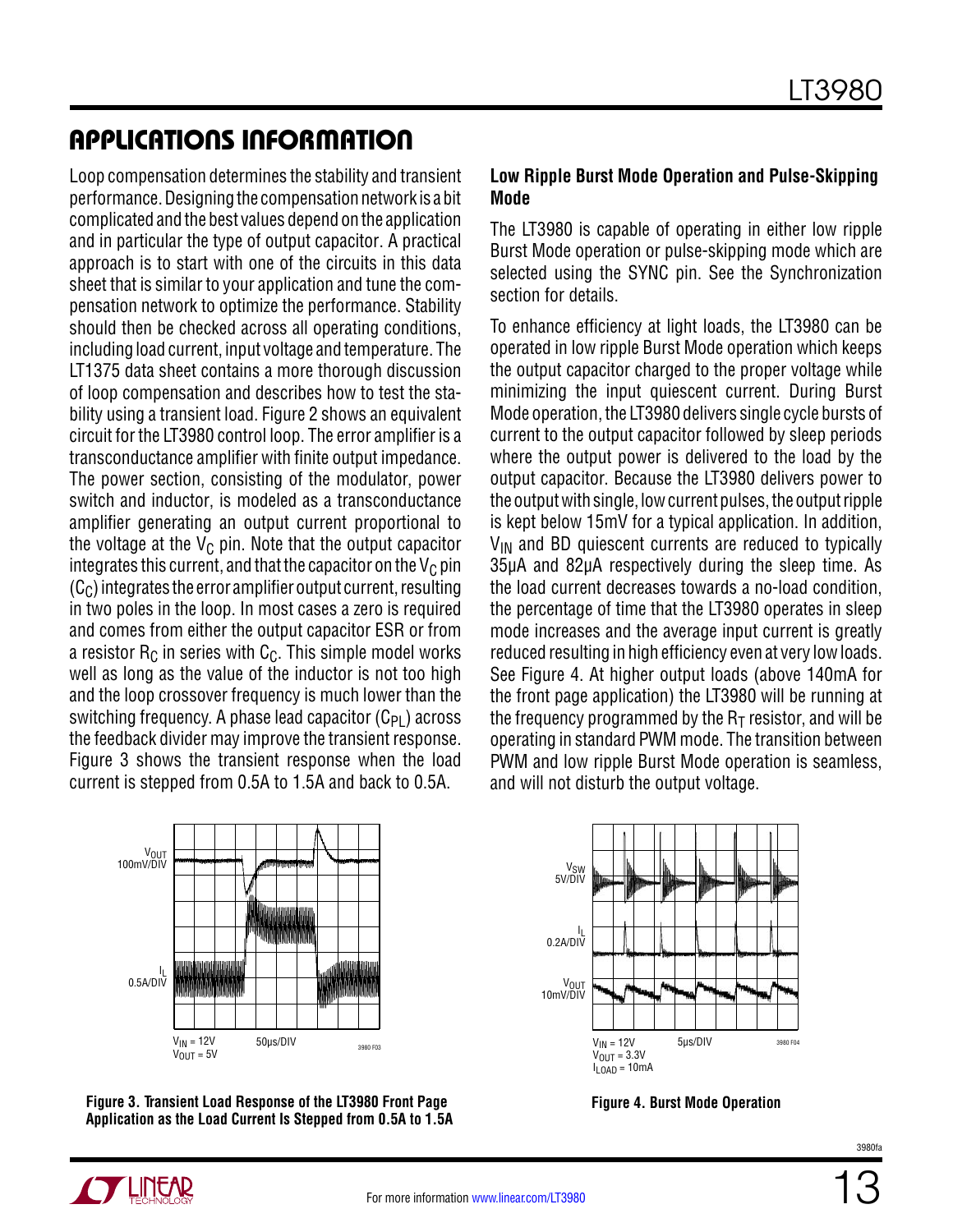If low quiescent current is not required the LT3980 can operate in pulse-skipping mode. The benefit of this mode is that the LT3980 will enter full frequency standard PWM operation at a lower output load current than when in Burst Mode operation. The front page application circuit will switch at full frequency at output loads higher than about 60mA.

### **BOOST and BIAS Pin Considerations**

Capacitor C3 and the internal boost Schottky diode (see the Block Diagram) are used to generate a boost voltage that is higher than the input voltage. In most cases a 0.22µF capacitor will work well. Figure 2 shows three ways to arrange the boost circuit. The BOOST pin must be more than 2.3V above the SW pin for best efficiency. For

outputs of 3V and above, the standard circuit (Figure 5a) is best. For outputs between 2.8V and 3V, use a 1µF boost capacitor. A 2.5V output presents a special case because it is marginally adequate to support the boosted drive stage while using the internal boost diode. For reliable BOOST pin operation with 2.5V outputs use a good external Schottky diode (such as the ON Semi MBR0540), and a 1µF boost capacitor (see Figure 5b). For lower output voltages the boost diode can be tied to the input (Figure 5c), or to another supply greater than 2.8V. Tying BD to  $V_{IN}$  reduces the maximum input voltage to 28V. The circuit in Figure 5a is more efficient because the BOOST pin current and BD pin quiescent current comes from a lower voltage source. You must also be sure that the maximum voltage ratings of the BOOST and BD pins are not exceeded.



**Figure 5. Three Circuits for Generating the Boost Voltage**

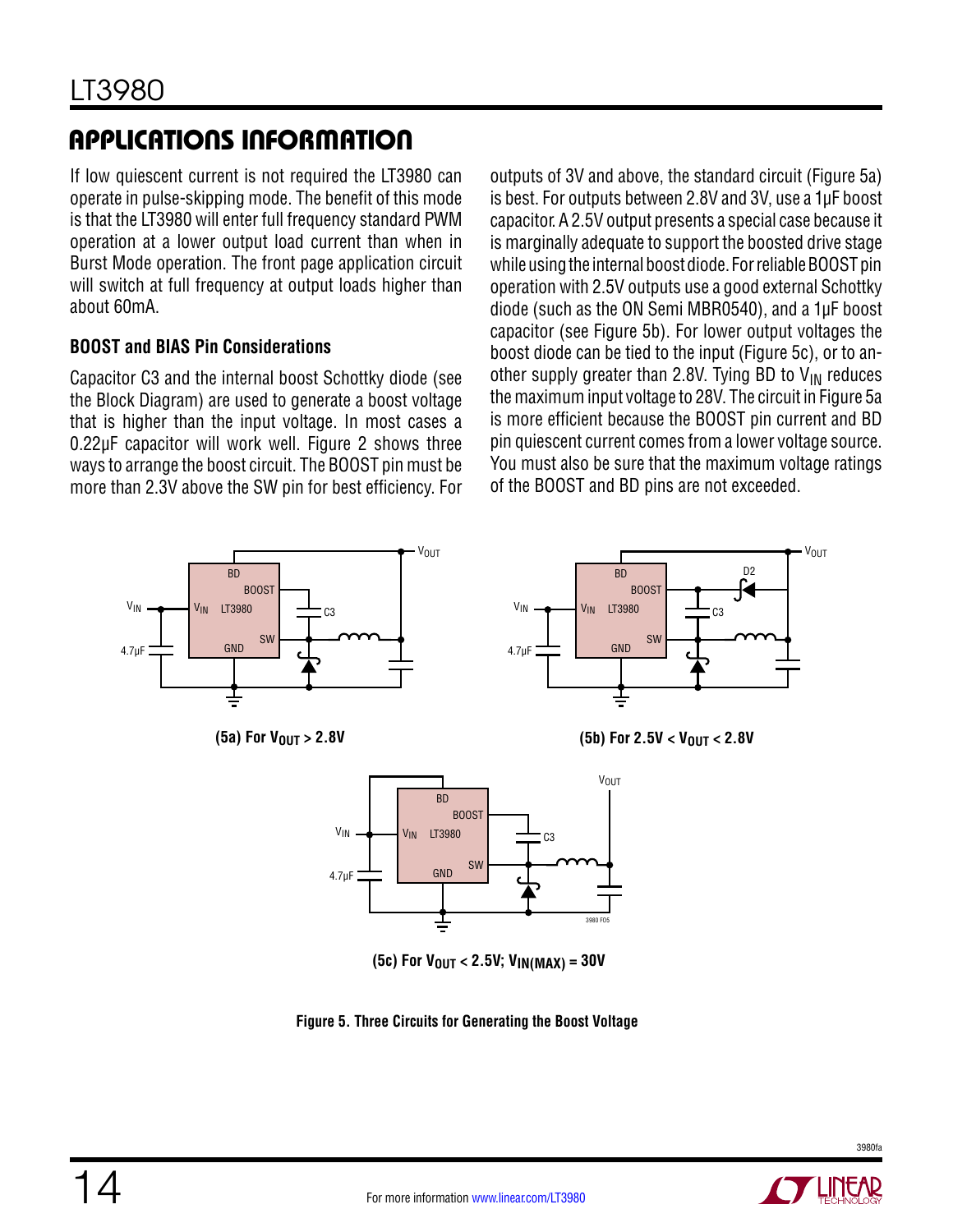While operating with high boost voltages (>10V), it is important to ensure that the power dissipation from the boost circuit is not too high. See the Typical Performance Characteristics section for the plot, BOOST Pin Current vs Switch Current. Boost circuit power dissipation is calculated as follows:

 $P_{\text{ROOST}} = I_{\text{ROOST}} V_{\text{ROOST}} - SW_{\text{DC}}$ 

Where DC is the switch duty cycle,  $I_{\text{BOOST}}$  is the boost pin current, and  $V_{\text{BOOST}} - V_{\text{SW}}$  is the voltage between the boost pin and switch pin. If the  $P_{\text{BOOST}} > 0.5W$ , a Zener can be put between the boost pin and the boost capacitor such that the power is dissipated in the Zener instead of the LT3980.

The minimum operating voltage of an LT3980 application is limited by the minimum input voltage (3.6V) and by the maximum duty cycle as outlined in a previous section. For proper startup, the minimum input voltage is also limited by the boost circuit. If the input voltage is ramped slowly, or the LT3980 is turned on with its RUN/SS pin when the output is already in regulation, then the boost capacitor may not be fully charged. Because the boost capacitor is charged with the energy stored in the inductor, the circuit will rely on some minimum load current to get the boost circuit running properly. This minimum load will depend

on input and output voltages, and on the arrangement of the boost circuit. The minimum load generally goes to zero once the circuit has started. Figure 6 shows a plot of minimum load to start and to run as a function of input voltage. In many cases the discharged output capacitor will present a load to the switcher, which will allow it to start. The plots show the worst-case situation where  $V_{\text{IN}}$ is ramping very slowly. For lower start-up voltage, the boost diode can be tied to  $V_{IN}$ ; however, this restricts the input range to one-half of the absolute maximum rating of the BOOST pin.

At light loads, the inductor current becomes discontinuous and the effective duty cycle can be very high. This reduces the minimum input voltage to approximately 300mV above  $V_{\text{OUT}}$ . At higher load currents, the inductor current is continuous and the duty cycle is limited by the maximum duty cycle of the LT3980, requiring a higher input voltage to maintain regulation.

#### **Soft-Start**

The RUN/SS pin can be used to soft-start the LT3980, reducing the maximum input current during start-up. The RUN/SS pin is driven through an external RC filter to



**Figure 6. The Minimum Input Voltage Depends on Output Voltage, Load Current and Boost Circuit**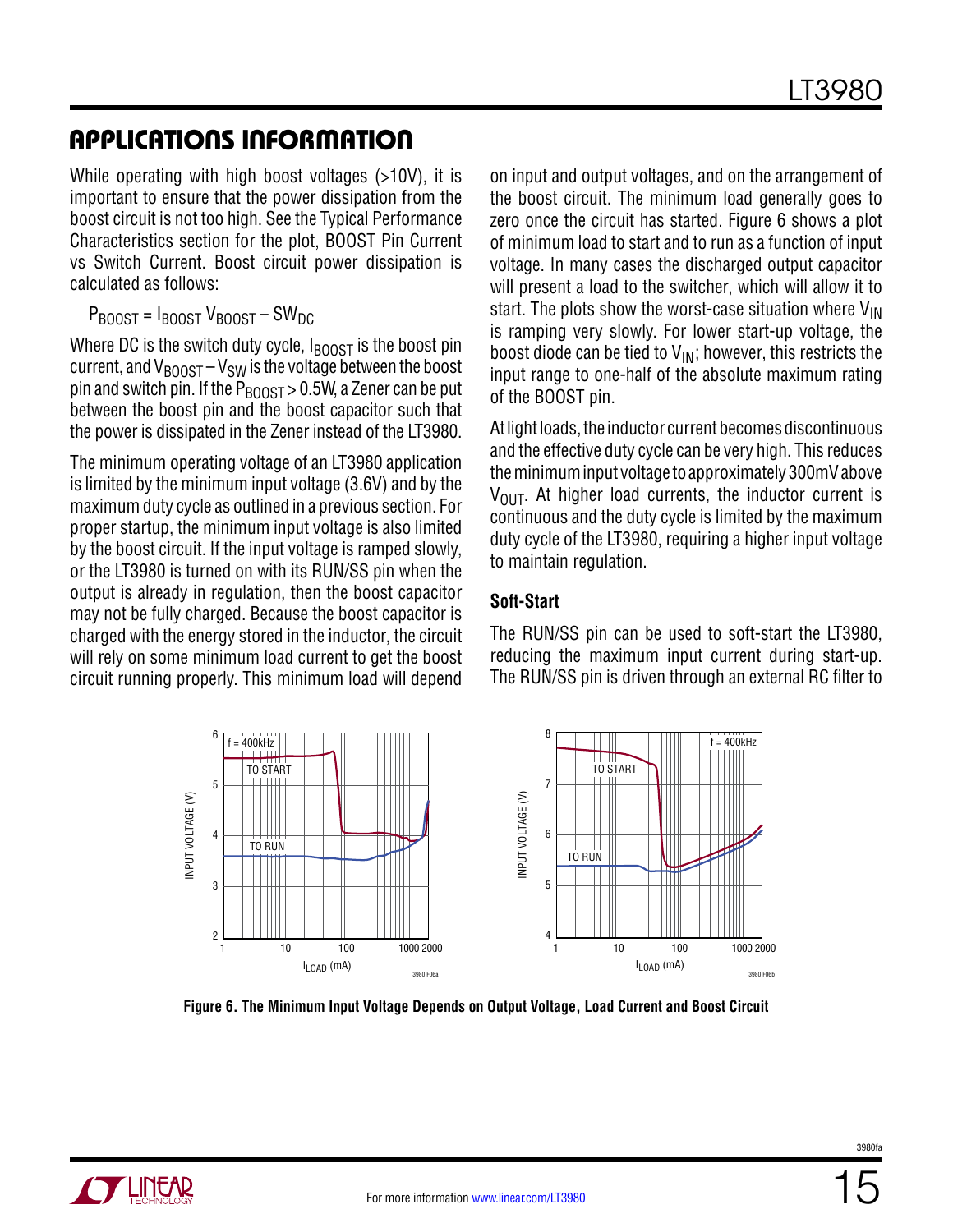create a voltage ramp at this pin. Figure 7 shows the startup and shutdown waveforms with the soft-start circuit. By choosing a large RC time constant, the peak start-up current can be reduced to the current that is required to regulate the output, with no overshoot. Choose the value of the resistor so that it can supply 20µA when the RUN/ SS pin reaches 2.5V.

### **Synchronization**

To select low ripple Burst Mode operation, tie the SYNC pin below 0.5V (this can be ground or a logic output). Tie to a voltage above 0.8V to select pulse-skipping mode.

Synchronizing the LT3980 oscillator to an external frequency can be done by connecting a square wave (with 20% to 80% duty cycle) to the SYNC pin. The square wave amplitude should have valleys that are below 0.3V and peaks that are above 0.8V (up to 6V).

The LT3980 will not enter Burst Mode operation at low output loads while synchronized to an external clock, but instead will skip pulses to maintain regulation.

The LT3980 may be synchronized over a 150kHz to 2MHz range. The  $R<sub>T</sub>$  resistor should be chosen to set the LT3980 switching frequency 25% below the lowest synchronization input. For example, if the synchronization signal will be 250kHz and higher, the  $R<sub>T</sub>$  should be chosen for 200kHz. To assure reliable and safe operation the LT3980 will only synchronize when the output voltage is near regulation as indicated by the PG flag. It is therefore necessary to choose a large enough inductor value to supply the required output current at the frequency set by the  $R<sub>T</sub>$  resistor. See the Inductor Selection section. It is also important to note that slope compensation is set by the  $R<sub>T</sub>$  value: When the sync frequency is much higher than the one set by  $R_T$ , the slope compensation will be significantly reduced which may require a larger inductor value to prevent subharmonic oscillation.

### **Shorted and Reversed Input Protection**

If an inductor is chosen that will not saturate excessively, an LT3980 buck regulator will tolerate a shorted output. There is another situation to consider in systems where the output will be held high when the input to the LT3980 is absent. This may occur in battery charging applications or in battery backup systems where a battery or some other supply is diode ORed with the LT3980's output. If the  $V_{IN}$  pin is allowed to float and the RUN/SS pin is held high (either by a logic signal or because it is tied to  $V_{IN}$ ), then the LT3980's internal circuitry will pull its quiescent current through its SW pin. This is fine if your system can tolerate a few mA in this state. If you ground the RUN/ SS pin, the SW pin current will drop to essentially zero. However, if the  $V_{IN}$  pin is grounded while the output is held high, then parasitic diodes inside the LT3980 can pull large currents from the output through the SW pin and the



**Figure 7. To Soft-Start the LT3980, Add a Resistor and Capacitor to the RUN/SS Pin**

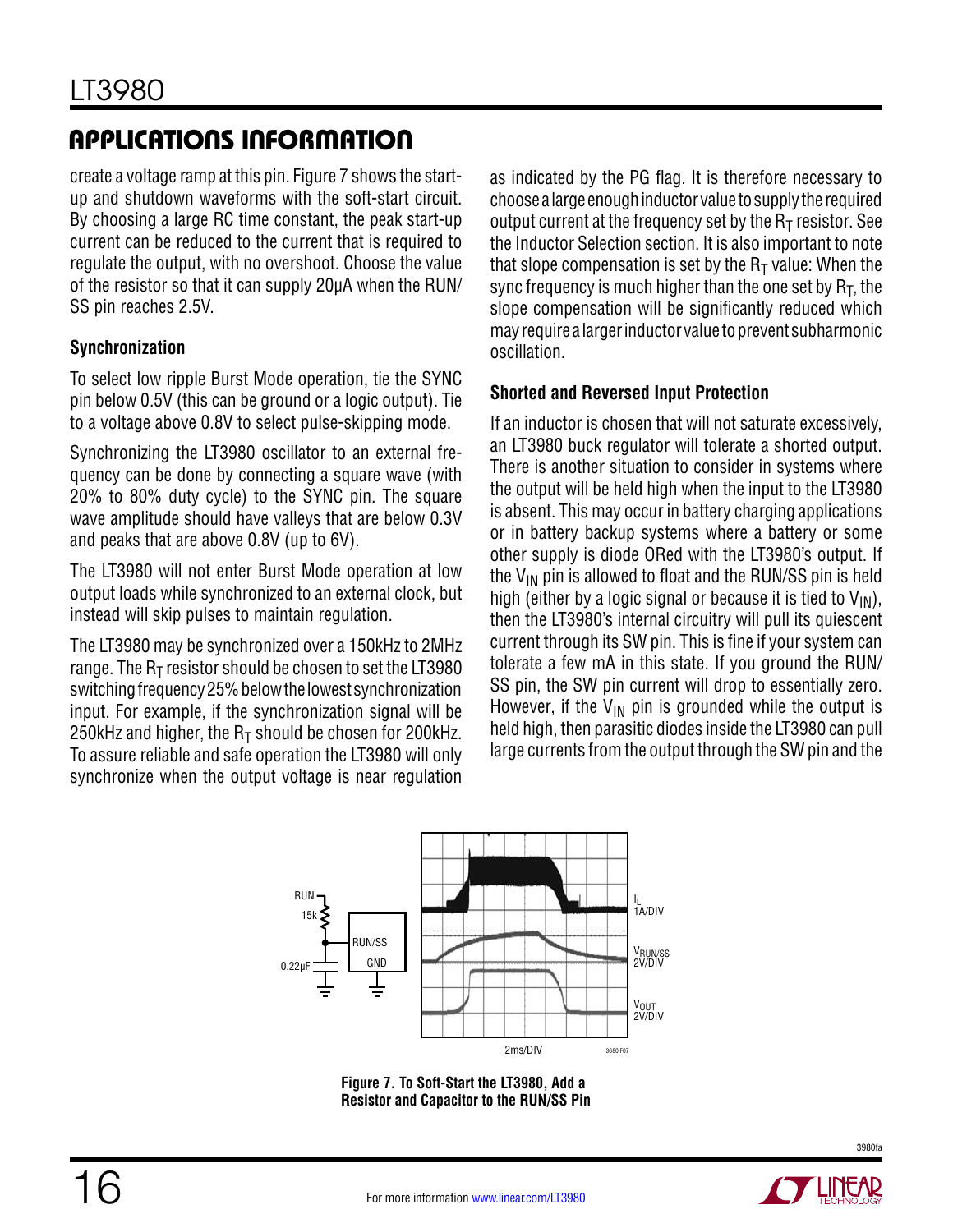$V_{IN}$  pin. Figure 8 shows a circuit that will run only when the input voltage is present and that protects against a shorted or reversed input.



**Figure 8. Diode D4 Prevents a Shorted Input from Discharging a Backup Battery Tied to the Output. It Also Protects the Circuit from a Reversed Input. The LT3980 Runs Only When the Input Is Present**

#### **PCB Layout**

For proper operation and minimum EMI, care must be taken during printed circuit board layout. Figure 9 shows the recommended component placement with trace, ground plane and via locations. Note that large, switched currents flow in the LT3980's  $V_{IN}$  and SW pins, the catch diode (D1) and the input capacitor (C1). The loop formed by these components should be as small as possible. These components, along with the inductor and output capacitor, should be placed on the same side of the circuit board, and their connections should be made on that layer. Place a local, unbroken ground plane below these components. The SW and BOOST nodes should be as small as possible. Finally, keep the FB and  $V_C$  nodes small so that the ground traces will shield them from the SW and BOOST nodes. The Exposed Pad on the bottom of the package must be soldered to ground so that the pad acts as a heat sink. To keep thermal resistance low, extend the ground plane as much as possible, and add thermal vias under and near the LT3980 to additional ground planes within the circuit board and on the bottom side.

### **Hot Plugging Safely**

The small size, robustness and low impedance of ceramic capacitors make them an attractive option for the input bypass capacitor of LT3980 circuits. However, these capacitors can cause problems if the LT3980 is plugged into a live supply (see Linear Technology Application Note 88 for a complete discussion). The low loss ceramic capacitor, combined with stray inductance in series with the power source, forms an under damped tank circuit, and the voltage at the  $V_{IN}$  pin of the LT3980 can ring to twice the nominal input voltage, possibly exceeding the LT3980's rating and damaging the part. If the input supply is poorly controlled or the user will be plugging the LT3980 into an energized supply, the input network should be designed to prevent this overshoot. Figure 10 shows the waveforms that result when an LT3980 circuit is connected to a 24V supply through six feet of 24-gauge twisted pair. The first plot is the response with a 4.7µF ceramic capacitor at the input. The input voltage rings as high as 50V and the input current peaks at 26A. A good solution is shown in Figure 10b. A 0.7 $\Omega$  resistor is added in series with the input to eliminate the voltage overshoot (it also reduces the peak input current). A 0.1µF capacitor improves high frequency filtering. For high input voltages its impact on efficiency is minor, reducing efficiency by 1.5 percent for a 5V output at full load operating from 24V.



**Figure 9. A Good PCB Layout Ensures Proper, Low EMI Operation**

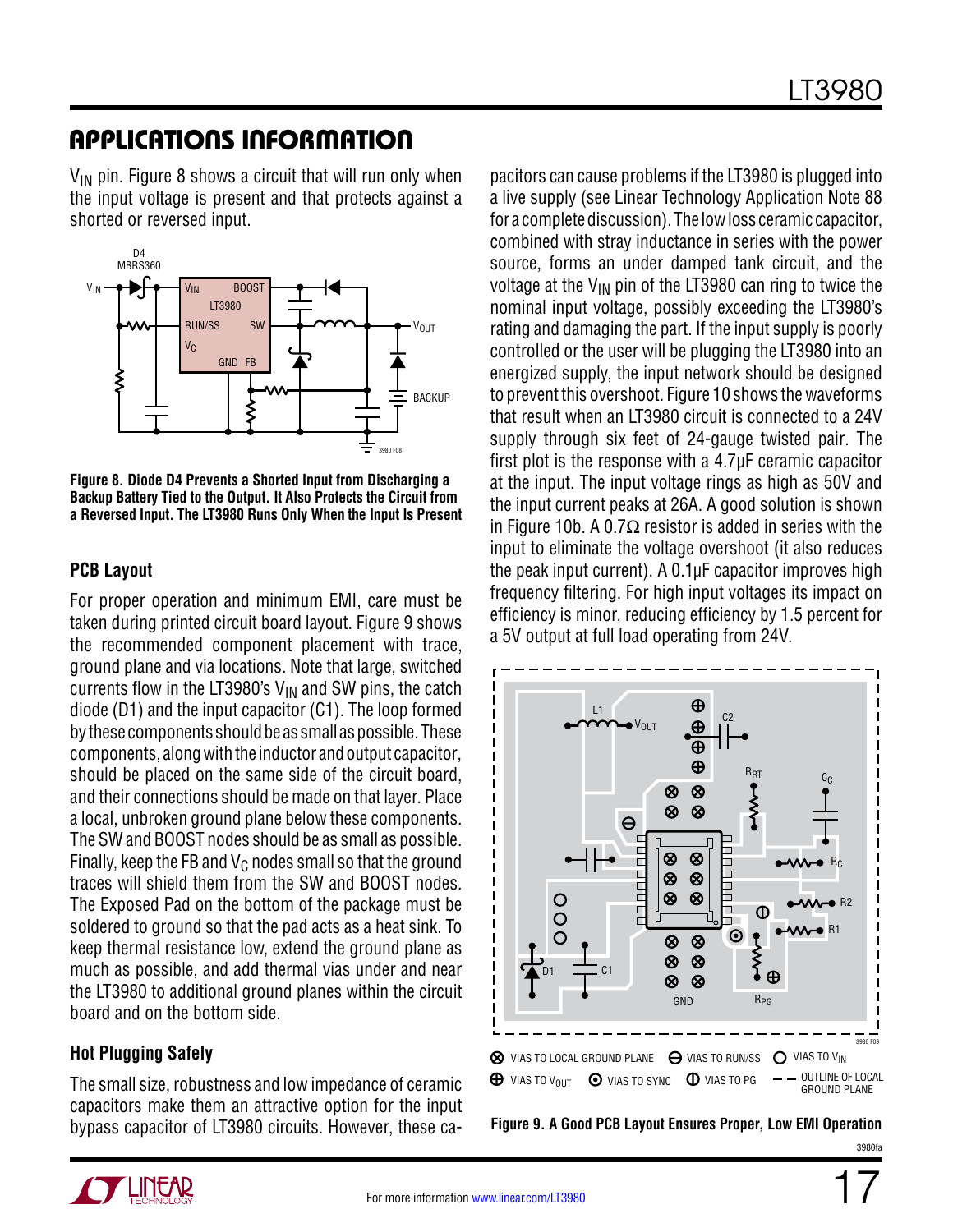

**Figure 10. A Well Chosen Input Network Prevents Input Voltage Overshoot and Ensures Reliable Operation When the LT3980 Is Connected to a Live Supply**

### **High Temperature Considerations**

The PCB must provide heat sinking to keep the LT3980 cool. The Exposed Pad on the bottom of the package must be soldered to a ground plane. This ground should be tied to large copper layers below with thermal vias; these layers will spread the heat dissipated by the LT3980. Place additional vias can reduce thermal resistance further. With these steps, the thermal resistance from die (or junction) to ambient can be reduced to  $\theta_{JA} = 35^{\circ}$ C/W or less. With 100 LFPM airflow, this resistance can fall by another 25%. Further increases in airflow will lead to lower thermal resistance. Because of the large output current capability of the LT3980, it is possible to dissipate enough heat to raise the junction temperature beyond the absolute maximum of 125°C. When operating at high ambient temperatures, the maximum load current should be derated as the ambient temperature approaches 125°C.

Power dissipation within the LT3980 can be estimated by calculating the total power loss from an efficiency measurement and subtracting the catch diode loss and inductor loss. The die temperature is calculated by multiplying the LT3980 power dissipation by the thermal resistance from junction to ambient.

### **Other Linear Technology Publications**

Application Notes 19, 35 and 44 contain more detailed descriptions and design information for buck regulators and other switching regulators. The LT1376 data sheet has a more extensive discussion of output ripple, loop compensation and stability testing. Design Note 100 shows how to generate a bipolar output supply using a buck regulator.

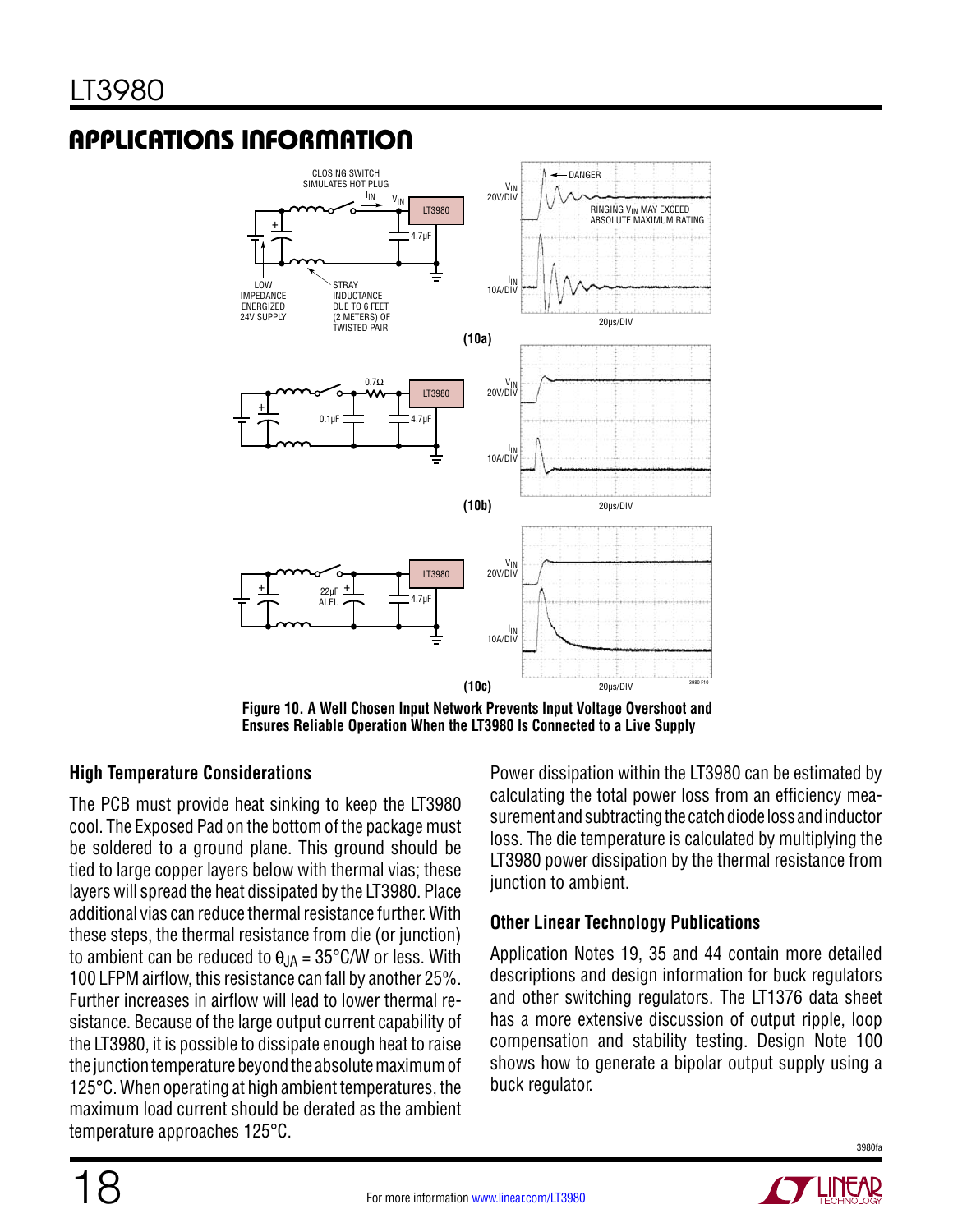### Typical Applications



**5V Step-Down Converter**









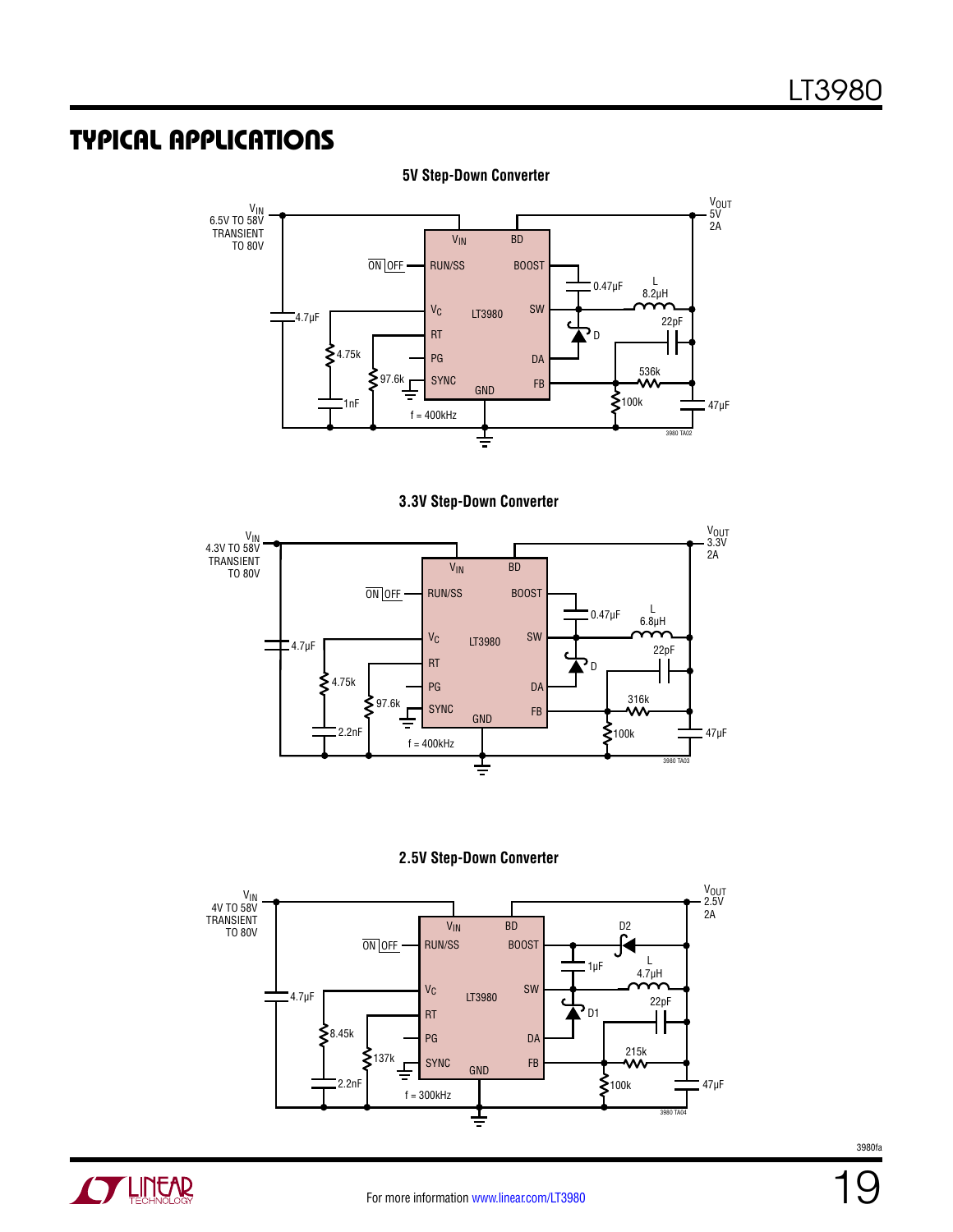### Typical Applications



#### **5V, 1.2MHz Step-Down Converter**









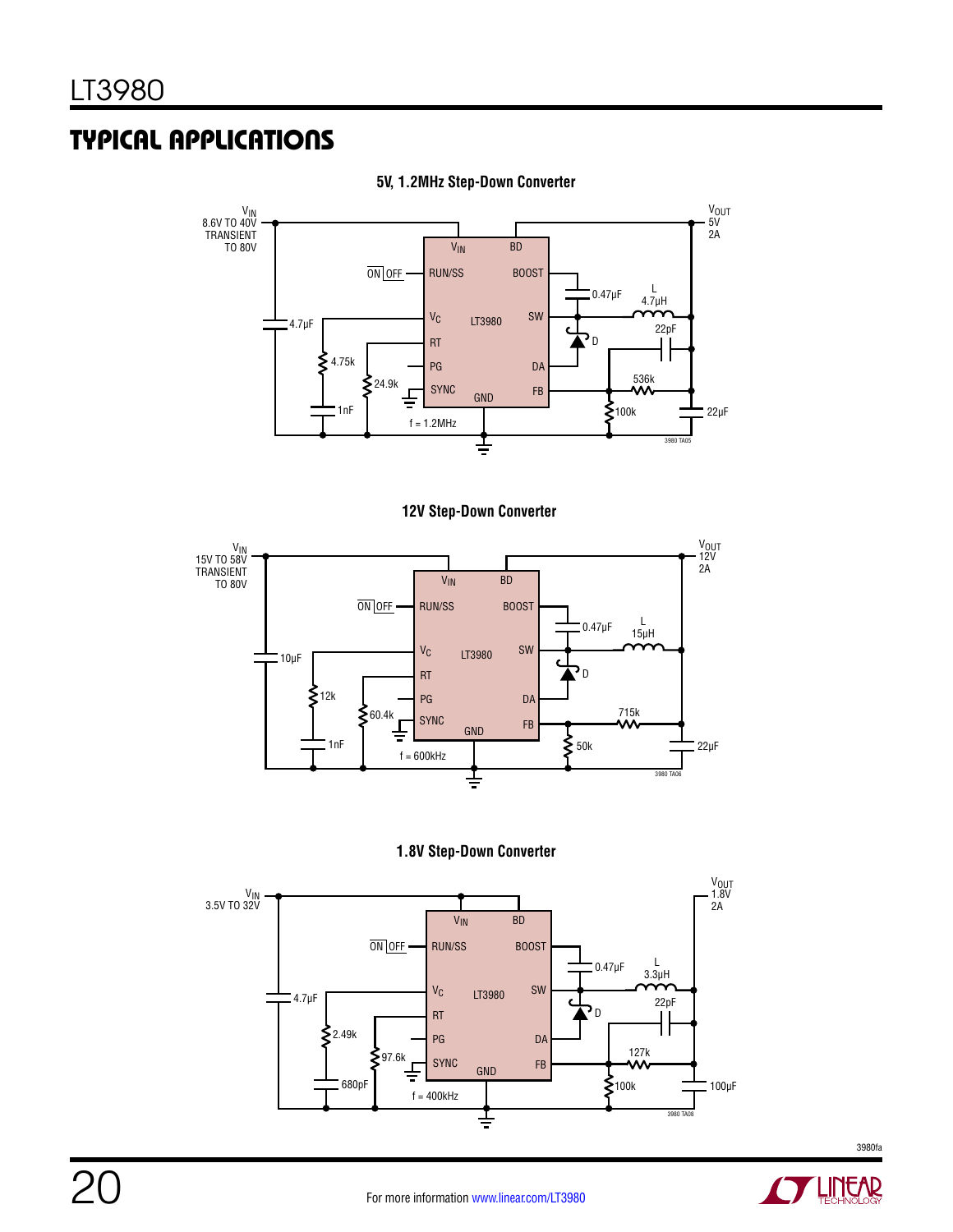### Package Description

**Please refer to http://www.linear.com/designtools/packaging/ for the most recent package drawings.**



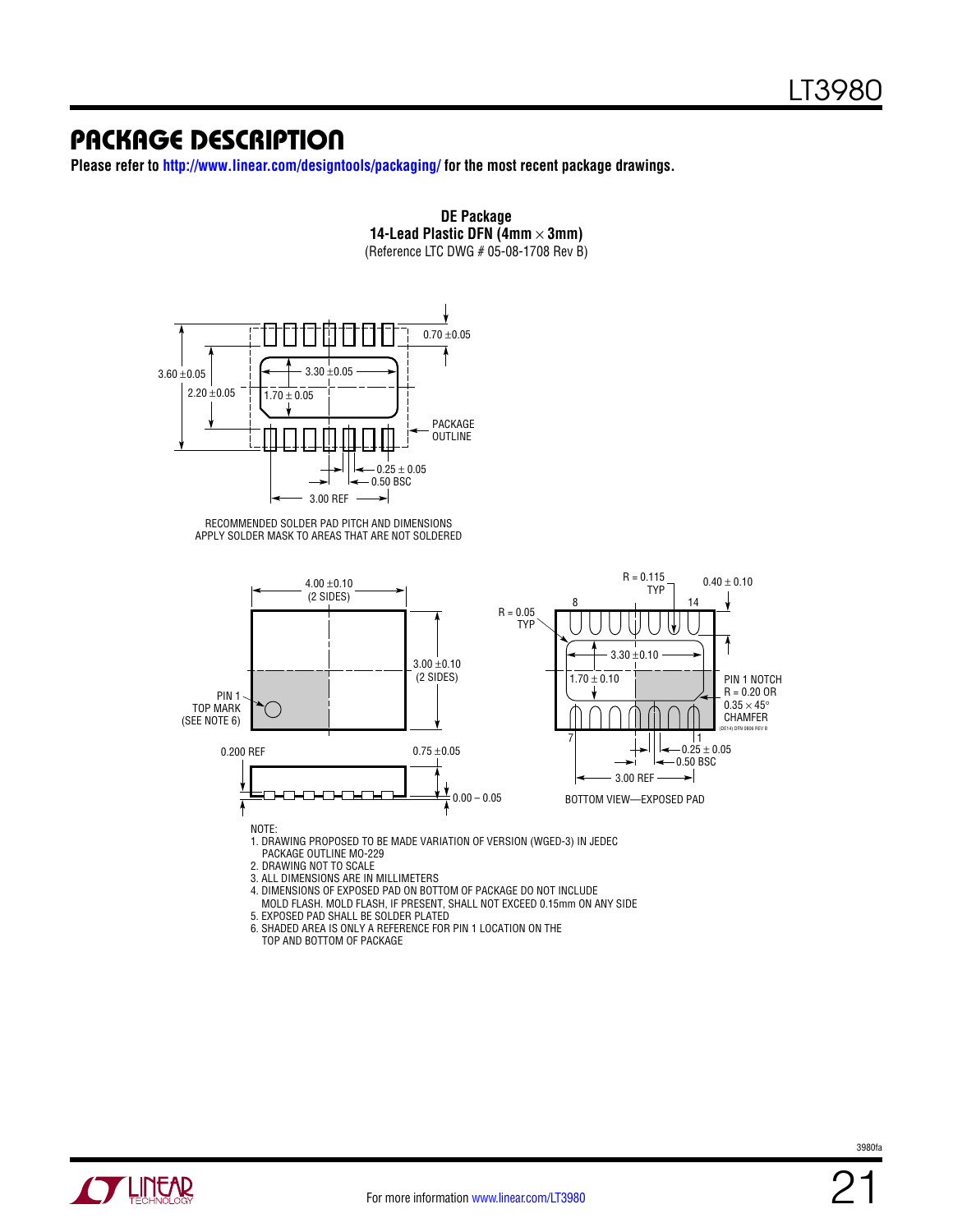### Package Description

**Please refer to http://www.linear.com/designtools/packaging/ for the most recent package drawings.**



**MSE Package**

 MOLD FLASH, PROTRUSIONS OR GATE BURRS SHALL NOT EXCEED 0.152mm (.006") PER SIDE 4. DIMENSION DOES NOT INCLUDE INTERLEAD FLASH OR PROTRUSIONS.

- INTERLEAD FLASH OR PROTRUSIONS SHALL NOT EXCEED 0.152mm (.006") PER SIDE
- 5. LEAD COPLANARITY (BOTTOM OF LEADS AFTER FORMING) SHALL BE 0.102mm (.004") MAX
- 6. EXPOSED PAD DIMENSION DOES INCLUDE MOLD FLASH. MOLD FLASH ON E-PAD SHALL

NOT EXCEED 0.254mm (.010") PER SIDE.

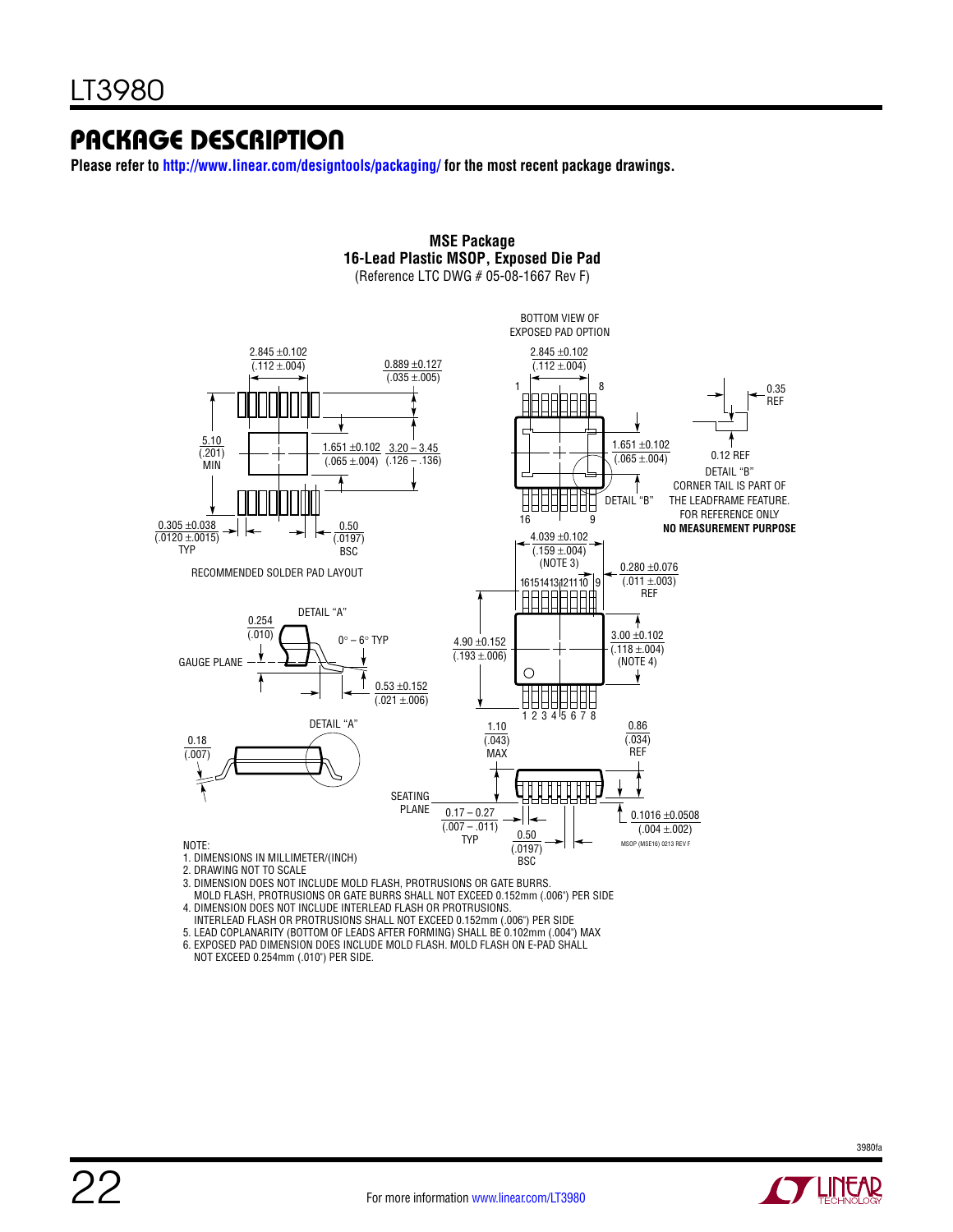## Revision History

| <b>REV</b> | <b>DATE</b> | <b>DESCRIPTION</b>                           | <b>PAGE NUMBER</b> |
|------------|-------------|----------------------------------------------|--------------------|
| A          | 10/13       | <b>Clarified Efficiency graph</b>            |                    |
|            |             | Clarified graphs                             | 6                  |
|            |             | Clarified SYNC pin description               |                    |
|            |             | Clarified graph                              | 15                 |
|            |             | Clarified graph                              | 16                 |
|            |             | <b>Clarified Synchronization description</b> | 16                 |